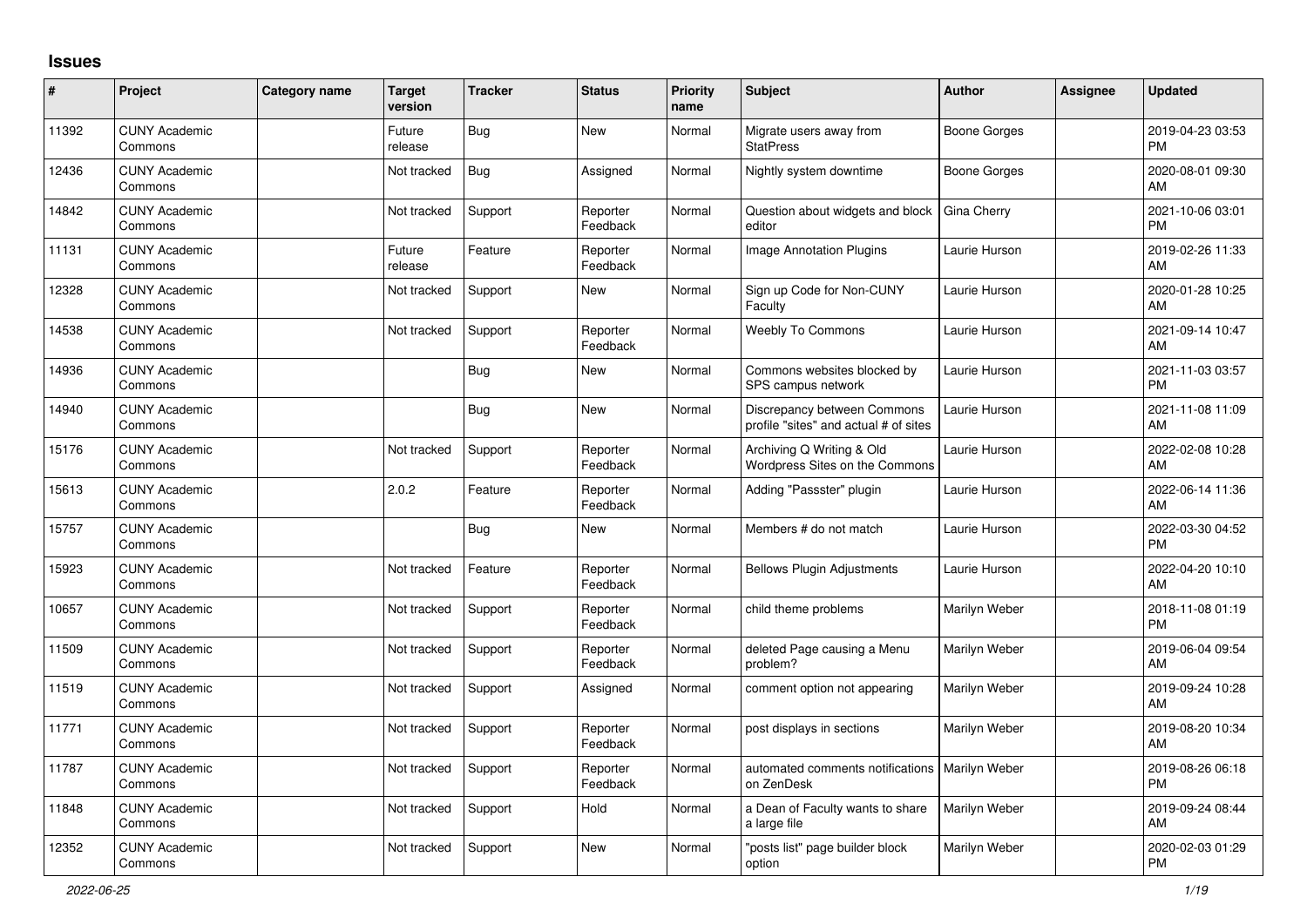| #     | Project                         | <b>Category name</b> | <b>Target</b><br>version | <b>Tracker</b> | <b>Status</b>        | <b>Priority</b><br>name | <b>Subject</b>                                                    | Author                  | Assignee | <b>Updated</b>                |
|-------|---------------------------------|----------------------|--------------------------|----------------|----------------------|-------------------------|-------------------------------------------------------------------|-------------------------|----------|-------------------------------|
| 13034 | <b>CUNY Academic</b><br>Commons |                      | Not tracked              | Support        | Reporter<br>Feedback | Normal                  | a site is asking people to join the<br>Commons to get a download  | Marilyn Weber           |          | 2020-07-12 07:23<br>AM        |
| 13255 | <b>CUNY Academic</b><br>Commons |                      | Not tracked              | Support        | Reporter<br>Feedback | Normal                  | Accessibility problems                                            | Marilyn Weber           |          | 2020-09-01 05:48<br><b>PM</b> |
| 13912 | <b>CUNY Academic</b><br>Commons |                      | Not tracked              | Feature        | Hold                 | Low                     | posting "missed schedule"                                         | Marilyn Weber           |          | 2021-02-23 10:46<br>AM        |
| 14398 | <b>CUNY Academic</b><br>Commons |                      | Not tracked              | Support        | Reporter<br>Feedback | Normal                  | Events plug-in notification<br>problem                            | Marilyn Weber           |          | 2021-05-11 11:21<br>AM        |
| 14784 | <b>CUNY Academic</b><br>Commons |                      |                          | Support        | Reporter<br>Feedback | Normal                  | User report of logo problem when<br>using Customizer theme        | Marilyn Weber           |          | 2021-09-17 10:25<br>AM        |
| 14900 | <b>CUNY Academic</b><br>Commons |                      | Not tracked              | Support        | Reporter<br>Feedback | Normal                  | previous theme?                                                   | Marilyn Weber           |          | 2021-10-25 10:31<br>AM        |
| 15045 | <b>CUNY Academic</b><br>Commons |                      |                          | Support        | <b>New</b>           | Normal                  | no result for KCeL in the search<br>box on the commons            | Marilyn Weber           |          | 2021-12-10 11:29<br>AM        |
| 15169 | <b>CUNY Academic</b><br>Commons |                      | 2.0.2                    | Support        | Reporter<br>Feedback | Normal                  | new Prelude website zipfiles for<br>custom theme and other files. | Marilyn Weber           |          | 2022-06-14 11:36<br>AM        |
| 15260 | <b>CUNY Academic</b><br>Commons |                      |                          | Support        | Reporter<br>Feedback | Normal                  | Diacritical markings   European<br><b>Stages</b>                  | Marilyn Weber           |          | 2022-02-04 08:16<br>AM        |
| 15370 | <b>CUNY Academic</b><br>Commons |                      |                          | Support        | Reporter<br>Feedback | Normal                  | All-in-One Event Calendar?                                        | Marilyn Weber           |          | 2022-02-17 11:03<br>AM        |
| 15565 | <b>CUNY Academic</b><br>Commons |                      |                          | Support        | <b>New</b>           | Normal                  | Events - send updates to an email<br>listserv                     | Marilyn Weber           |          | 2022-03-10 01:06<br><b>PM</b> |
| 15655 | <b>CUNY Academic</b><br>Commons |                      | 2.0.2                    | Support        | Reporter<br>Feedback | Normal                  | Event Aggregator plugin?                                          | Marilyn Weber           |          | 2022-06-14 11:36<br>AM        |
| 15685 | <b>CUNY Academic</b><br>Commons |                      |                          | Support        | <b>New</b>           | High                    | problem with chrome?                                              | Marilyn Weber           |          | 2022-04-25 03:40<br><b>PM</b> |
| 15816 | <b>CUNY Academic</b><br>Commons |                      | Not tracked              | Support        | <b>New</b>           | Normal                  | slow loading at SPS                                               | Marilyn Weber           |          | 2022-04-05 01:26<br>PM        |
| 16099 | <b>CUNY Academic</b><br>Commons |                      |                          | Support        | Reporter<br>Feedback | Normal                  | request for Newsletter Glue                                       | Marilyn Weber           |          | 2022-05-13 12:14<br><b>PM</b> |
| 14792 | <b>CUNY Academic</b><br>Commons |                      |                          | Bug            | <b>New</b>           | Normal                  | Inconsistent email notifications<br>from gravity forms            | Raffi<br>Khatchadourian |          | 2021-10-04 01:50<br><b>PM</b> |
| 16290 | <b>CUNY Academic</b><br>Commons |                      |                          | Feature        | Reporter<br>Feedback | Normal                  | Add Table Of Contents Block<br>plug-in                            | Raffi<br>Khatchadourian |          | 2022-06-24 10:26<br>AM        |
| 16294 | <b>CUNY Academic</b><br>Commons |                      |                          | <b>Bug</b>     | New                  | Urgent                  | CAC is down                                                       | Raffi<br>Khatchadourian |          | 2022-06-24 02:36<br><b>PM</b> |
| 14629 | <b>CUNY Academic</b><br>Commons |                      | Not tracked              | <b>Bug</b>     | Reporter<br>Feedback | Normal                  | Possible Post Order Bug?                                          | <b>Syelle Graves</b>    |          | 2021-09-14 10:47<br>AM        |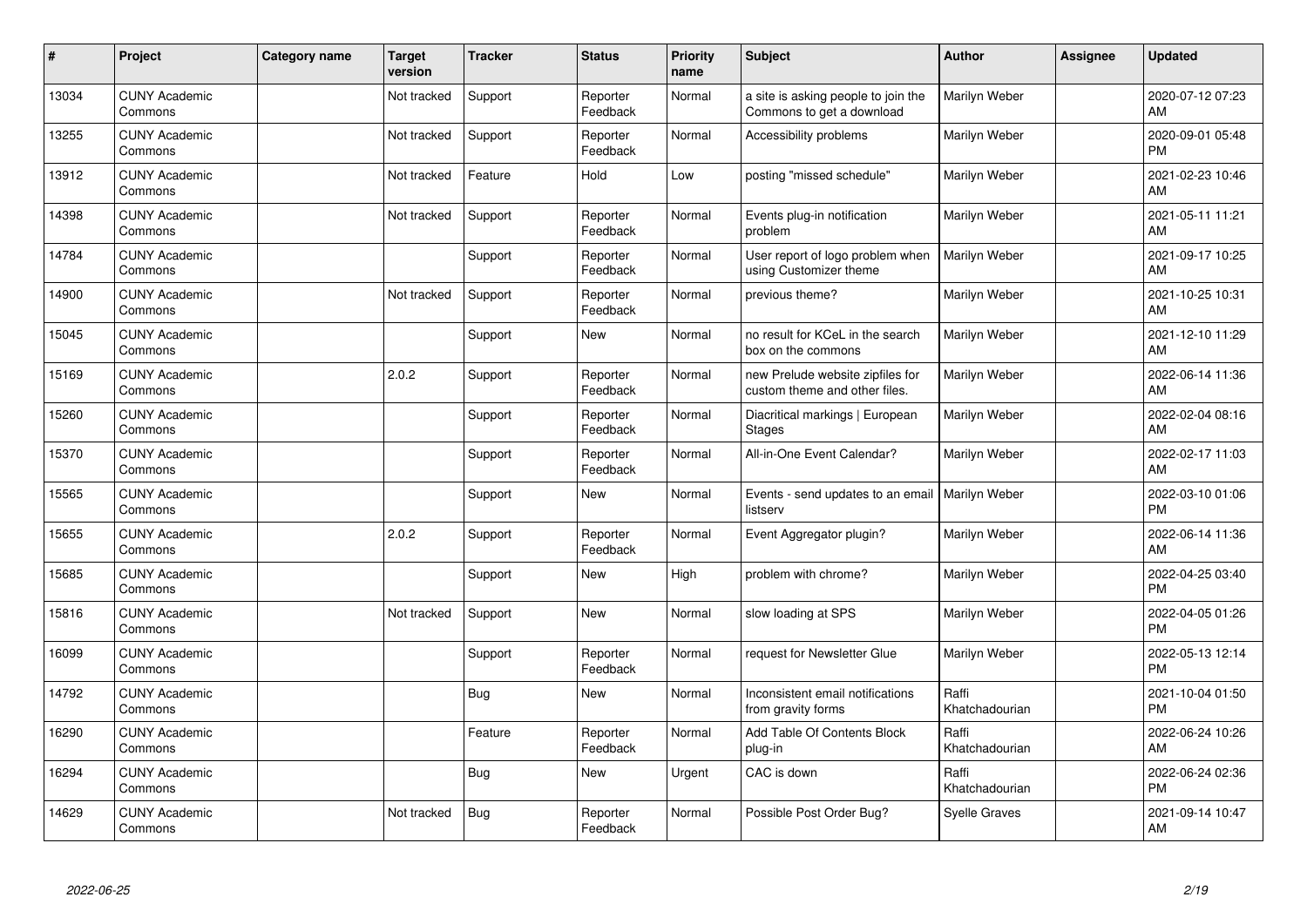| #     | Project                         | <b>Category name</b>       | <b>Target</b><br>version | <b>Tracker</b> | <b>Status</b>        | <b>Priority</b><br>name | Subject                                                                                                      | <b>Author</b>           | <b>Assignee</b> | <b>Updated</b>                |
|-------|---------------------------------|----------------------------|--------------------------|----------------|----------------------|-------------------------|--------------------------------------------------------------------------------------------------------------|-------------------------|-----------------|-------------------------------|
| 12198 | <b>CUNY Academic</b><br>Commons |                            | Not tracked              | <b>Bug</b>     | Reporter<br>Feedback | Normal                  | Duplicate listing in My Sites                                                                                | <b>Tom Harbison</b>     |                 | 2019-12-09 05:50<br>PM        |
| 9720  | <b>CUNY Academic</b><br>Commons | Authentication             | Future<br>release        | Feature        | New                  | Normal                  | The Commons should be an<br>oAuth provider                                                                   | <b>Boone Gorges</b>     |                 | 2019-03-01 02:04<br><b>PM</b> |
| 12350 | <b>CUNY Academic</b><br>Commons | <b>Blogs (BuddyPress)</b>  | Not tracked              | Support        | Reporter<br>Feedback | Normal                  | URL creation problem                                                                                         | Marilyn Weber           |                 | 2020-02-03 11:27<br>AM        |
| 11556 | <b>CUNY Academic</b><br>Commons | Courses                    | Not tracked              | Bug            | Reporter<br>Feedback | Normal                  | Instructor name given in course<br>listing                                                                   | Tom Harbison            |                 | 2019-06-25 04:12<br><b>PM</b> |
| 10982 | <b>CUNY Academic</b><br>Commons | Domain Mapping             | Not tracked              | Support        | Reporter<br>Feedback | Normal                  | <b>CNAME</b> question                                                                                        | scott voth              |                 | 2019-01-22 04:29<br><b>PM</b> |
| 5992  | <b>CUNY Academic</b><br>Commons | <b>Email Notifications</b> | Future<br>release        | Feature        | New                  | Normal                  | Changing the From line of<br>autogenerated blog emails                                                       | Marilyn Weber           |                 | 2018-09-27 05:19<br><b>PM</b> |
| 11077 | <b>CUNY Academic</b><br>Commons | Events                     | Not tracked              | Feature        | Reporter<br>Feedback | Normal                  | Show event category description<br>in event list view                                                        | Raffi<br>Khatchadourian |                 | 2019-02-12 10:38<br><b>PM</b> |
| 13650 | <b>CUNY Academic</b><br>Commons | Group Library              | Future<br>release        | Feature        | New                  | Normal                  | Forum Attachments in Group<br>Library                                                                        | Laurie Hurson           |                 | 2021-11-19 12:30<br><b>PM</b> |
| 10273 | <b>CUNY Academic</b><br>Commons | Registration               | Not tracked              | Support        | Reporter<br>Feedback | Normal                  | users combining CF and campus<br>address                                                                     | Marilyn Weber           |                 | 2019-09-18 10:58<br>AM        |
| 11860 | <b>CUNY Academic</b><br>Commons | Registration               | Future<br>release        | Feature        | New                  | Normal                  | <b>Ensure Students Are Aware They</b><br>Can Use Aliases At Registration                                     | scott voth              |                 | 2019-09-24 08:46<br>AM        |
| 13048 | <b>CUNY Academic</b><br>Commons | Shortcodes and<br>embeds   | Future<br>release        | Feature        | <b>New</b>           | Normal                  | Jupyter Notebooks support                                                                                    | <b>Boone Gorges</b>     |                 | 2020-07-14 11:46<br>AM        |
| 5488  | <b>CUNY Academic</b><br>Commons | Social Paper               | Future<br>release        | Bug            | <b>New</b>           | Normal                  | Add a "last edited by" field to<br>Social Paper group directories                                            | <b>Boone Gorges</b>     |                 | 2016-04-21 10:05<br><b>PM</b> |
| 5489  | <b>CUNY Academic</b><br>Commons | Social Paper               | Future<br>release        | Feature        | New                  | Normal                  | Asc/desc sorting for Social Paper<br>directories                                                             | <b>Boone Gorges</b>     |                 | 2016-04-21 10:06<br><b>PM</b> |
| 5199  | <b>CUNY Academic</b><br>Commons | Social Paper               | Future<br>release        | Feature        | New                  | Normal                  | add tables to the SP editor                                                                                  | Marilyn Weber           |                 | 2016-10-24 11:27<br>AM        |
| 5205  | <b>CUNY Academic</b><br>Commons | Social Paper               | Future<br>release        | Feature        | New                  | Normal                  | Social Paper folders                                                                                         | Marilyn Weber           |                 | 2016-02-11 10:24<br><b>PM</b> |
| 13975 | <b>CUNY Academic</b><br>Commons | Social Paper               | Not tracked              | Support        | Reporter<br>Feedback | Normal                  | can't approve comments on<br>Social Paper paper                                                              | Marilyn Weber           |                 | 2021-02-12 09:33<br>AM        |
| 6332  | <b>CUNY Academic</b><br>Commons | WordPress (misc)           | Future<br>release        | Feature        | New                  | Normal                  | Allow uploaded files to be marked<br>as private in an ad hoc way                                             | <b>Boone Gorges</b>     |                 | 2016-10-17 11:41<br>PM        |
| 10380 | <b>CUNY Academic</b><br>Commons | WordPress (misc)           | Future<br>release        | Feature        | In Progress          | Normal                  | Remove blacklisted plugins                                                                                   | Boone Gorges            |                 | 2022-04-26 12:00<br><b>PM</b> |
| 11024 | <b>CUNY Academic</b><br>Commons | WordPress (misc)           | Future<br>release        | Bug            | New                  | Normal                  | Subsites should not show "you<br>should update your .htaccess<br>now" notice after permalink<br>setting save | Boone Gorges            |                 | 2019-01-28 01:35<br><b>PM</b> |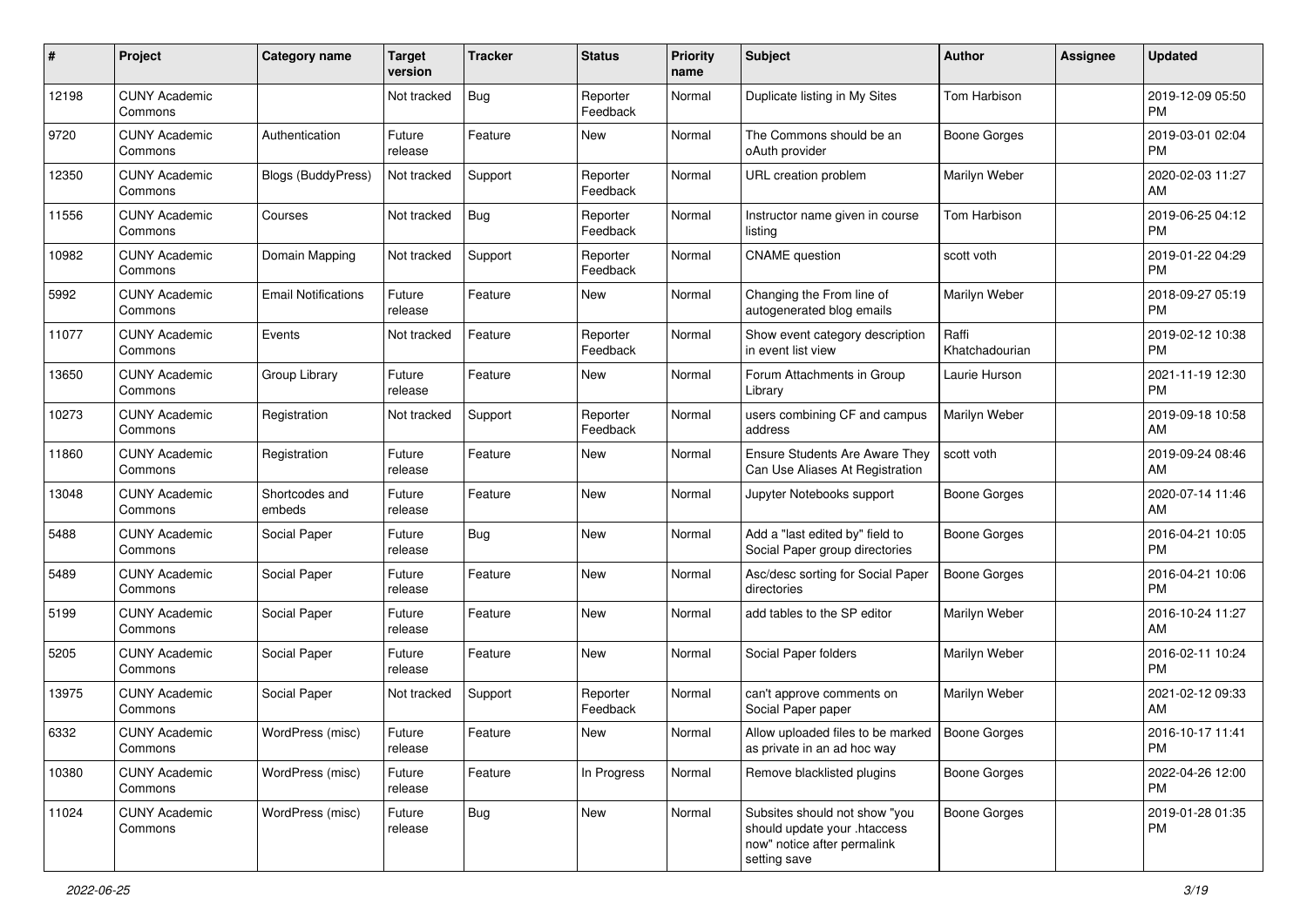| $\pmb{\#}$ | <b>Project</b>                  | Category name            | <b>Target</b><br>version | <b>Tracker</b> | <b>Status</b>        | <b>Priority</b><br>name | <b>Subject</b>                                                                                | <b>Author</b>       | <b>Assignee</b>   | <b>Updated</b>                |
|------------|---------------------------------|--------------------------|--------------------------|----------------|----------------------|-------------------------|-----------------------------------------------------------------------------------------------|---------------------|-------------------|-------------------------------|
| 6755       | <b>CUNY Academic</b><br>Commons | WordPress (misc)         | Future<br>release        | <b>Bug</b>     | <b>New</b>           | Normal                  | Cannot Deactivate Plugin                                                                      | Laura Kane          |                   | 2016-11-16 01:12<br><b>PM</b> |
| 11843      | <b>CUNY Academic</b><br>Commons | WordPress (misc)         | Future<br>release        | Design/UX      | <b>New</b>           | Normal                  | Tweaking the Gutenberg Editor<br>Interface                                                    | Laurie Hurson       |                   | 2022-04-26 12:00<br><b>PM</b> |
| 14074      | <b>CUNY Academic</b><br>Commons | WordPress (misc)         | Not tracked              | Support        | Reporter<br>Feedback | Normal                  | page password protection<br>problem                                                           | Marilyn Weber       |                   | 2021-03-02 11:03<br>AM        |
| 16255      | <b>CUNY Academic</b><br>Commons | WordPress (misc)         |                          | Bug            | New                  | Normal                  | Need to define 'MULTISITE'<br>constant in wp-config.php                                       | Raymond Hoh         |                   | 2022-06-19 09:31<br>AM        |
| 11415      | <b>CUNY Academic</b><br>Commons | <b>WordPress Plugins</b> | Not tracked              | <b>Bug</b>     | Reporter<br>Feedback | Normal                  | Blog Subscriptions in Jetpack                                                                 | Laurie Hurson       |                   | 2019-05-14 10:34<br>AM        |
| 6356       | <b>CUNY Academic</b><br>Commons | <b>WordPress Plugins</b> | Future<br>release        | Bug            | Reporter<br>Feedback | Low                     | Should Subscribe2 be<br>deprecated?                                                           | Luke Waltzer        |                   | 2017-03-20 12:20<br><b>PM</b> |
| 11120      | <b>CUNY Academic</b><br>Commons | <b>WordPress Plugins</b> | Not tracked              | Bug            | Reporter<br>Feedback | Normal                  | Events Manager Events Not<br>Showing Up                                                       | Mark Webb           |                   | 2019-02-27 04:10<br><b>PM</b> |
| 364        | <b>CUNY Academic</b><br>Commons | <b>WordPress Plugins</b> | Future<br>release        | Feature        | <b>New</b>           | Normal                  | <b>Bulletin Board</b>                                                                         | <b>Matt Gold</b>    |                   | 2015-01-05 08:50<br><b>PM</b> |
| 11788      | <b>CUNY Academic</b><br>Commons | <b>WordPress Plugins</b> | Future<br>release        | Support        | Reporter<br>Feedback | Normal                  | Plugin Request - Browse Aloud                                                                 | scott voth          |                   | 2019-09-24 08:42<br>AM        |
| 12573      | <b>CUNY Academic</b><br>Commons | <b>WordPress Plugins</b> | Future<br>release        | <b>Bug</b>     | <b>New</b>           | Normal                  | <b>CommentPress Core Issues</b>                                                               | scott voth          |                   | 2020-03-24 04:32<br><b>PM</b> |
| 12360      | <b>CUNY Academic</b><br>Commons | <b>WordPress Themes</b>  | Not tracked              | Bug            | Reporter<br>Feedback | Normal                  | site just says "DANTE We are<br>currently in maintenance mode,<br>please check back shortly." | Marilyn Weber       |                   | 2020-02-04 12:13<br><b>PM</b> |
| 14911      | <b>CUNY Academic</b><br>Commons | <b>WordPress Themes</b>  | Not tracked              | Support        | <b>New</b>           | Normal                  | Twentytwentyone theme                                                                         | Marilyn Weber       |                   | 2021-10-28 10:37<br>AM        |
| 10769      | <b>CUNY Academic</b><br>Commons | <b>WordPress Themes</b>  | Not tracked              | Bug            | Reporter<br>Feedback | Normal                  | 2011 Theme Sidebar                                                                            | Mark Webb           |                   | 2018-12-04 04:09<br><b>PM</b> |
| 2576       | <b>NYCDH Community</b><br>Site  |                          |                          | Bug            | Hold                 | Low                     | Test Next Button in Javascript<br><b>Tutorial Under Activities</b>                            | <b>Mark Newton</b>  | Alex Gil          | 2013-05-18 02:55<br><b>PM</b> |
| 2577       | <b>NYCDH Community</b><br>Site  |                          |                          | Feature        | Assigned             | Low                     | Investigate Potential to Add Links<br>to the Forum                                            | <b>Mark Newton</b>  | Alex Gil          | 2013-05-16 09:40<br><b>PM</b> |
| 11968      | JustPublics@365<br>MediaCamp    |                          |                          | Feature        | <b>New</b>           | Normal                  | Nanoscience Retractable Display<br>Unit                                                       | Donald Cherry       | Bonnie<br>Eissner | 2021-02-19 08:50<br>AM        |
| 12911      | <b>CUNY Academic</b><br>Commons |                          | Not tracked              | Feature        | <b>New</b>           | Normal                  | Block access to xmlrpc.php based<br>on User-Agent                                             | <b>Boone Gorges</b> | Boone<br>Gorges   | 2020-06-09 05:12<br><b>PM</b> |
| 15883      | <b>CUNY Academic</b><br>Commons |                          | 2.1.0                    | Feature        | <b>New</b>           | Normal                  | Release BPGES update                                                                          | <b>Boone Gorges</b> | Boone<br>Gorges   | 2022-05-26 10:39<br>AM        |
| 16092      | <b>CUNY Academic</b><br>Commons |                          | Future<br>release        | Feature        | Hold                 | Normal                  | Don't show main site in Site<br>search results                                                | Boone Gorges        | Boone<br>Gorges   | 2022-05-17 03:12<br><b>PM</b> |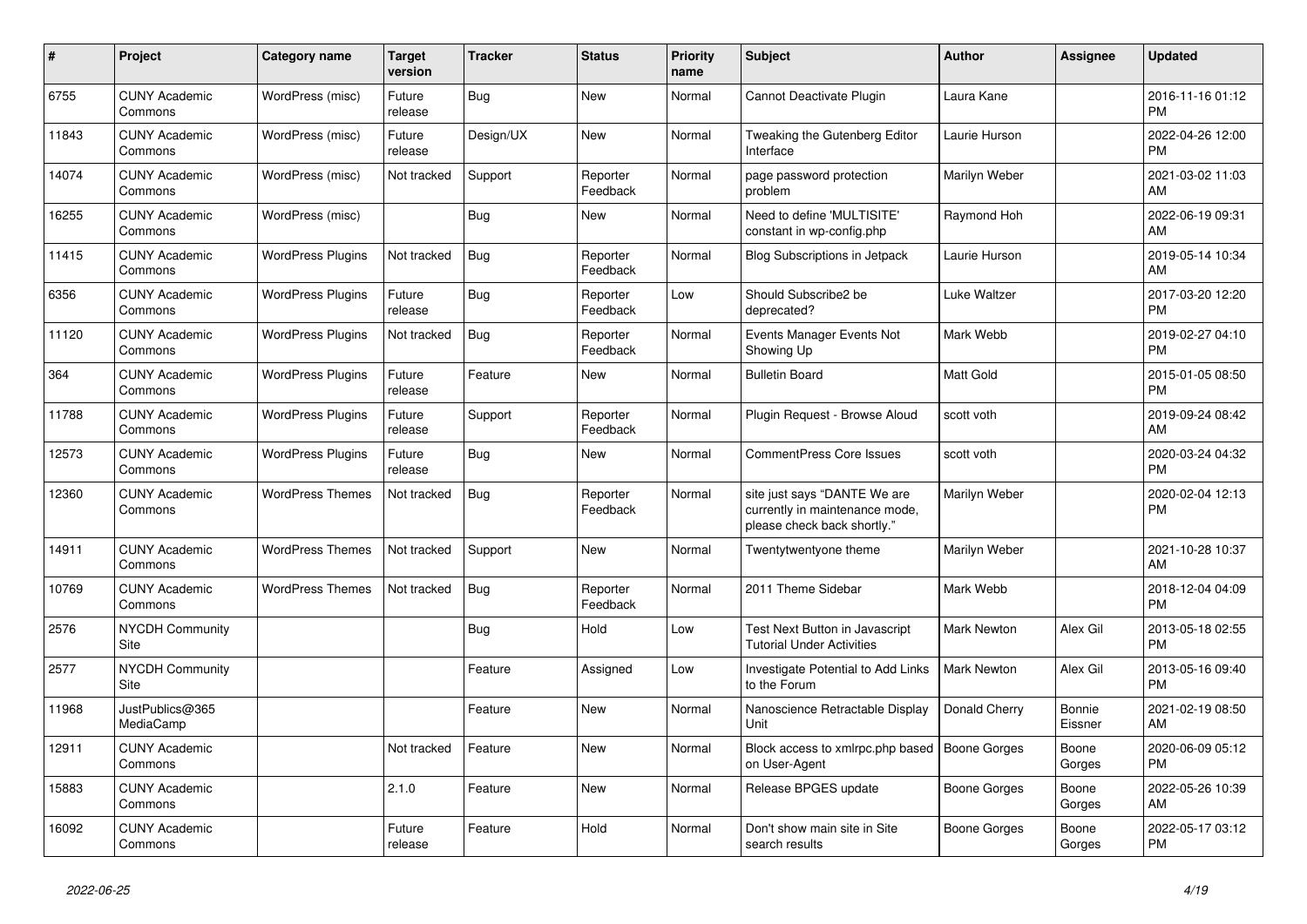| #     | <b>Project</b>                  | <b>Category name</b>      | <b>Target</b><br>version | Tracker    | <b>Status</b>        | <b>Priority</b><br>name | <b>Subject</b>                                                                            | Author             | Assignee        | <b>Updated</b>                |
|-------|---------------------------------|---------------------------|--------------------------|------------|----------------------|-------------------------|-------------------------------------------------------------------------------------------|--------------------|-----------------|-------------------------------|
| 14504 | <b>CUNY Academic</b><br>Commons |                           | Not tracked              | Publicity  | Reporter<br>Feedback | Normal                  | Adding showcases to home page<br>menu                                                     | Laurie Hurson      | Boone<br>Gorges | 2022-01-19 03:26<br><b>PM</b> |
| 9207  | <b>CUNY Academic</b><br>Commons |                           | Future<br>release        | Support    | Reporter<br>Feedback | Normal                  | display dashboards made in<br>Tableau?                                                    | Marilyn Weber      | Boone<br>Gorges | 2018-04-10 10:42<br>AM        |
| 10678 | <b>CUNY Academic</b><br>Commons |                           | Not tracked              | Bug        | Reporter<br>Feedback | High                    | Newsletter Plugin Not Sending<br><b>Out Newsletters</b>                                   | Mark Webb          | Boone<br>Gorges | 2019-09-16 09:38<br><b>PM</b> |
| 13949 | <b>CUNY Academic</b><br>Commons |                           | Not tracked              | <b>Bug</b> | New                  | Normal                  | Continued debugging of runaway<br>MySQL connections                                       | <b>Matt Gold</b>   | Boone<br>Gorges | 2021-09-14 10:42<br>AM        |
| 2618  | NYCDH Community<br>Site         |                           |                          | <b>Bug</b> | Assigned             | Low                     | Mark blogs as spam when created   Matt Gold<br>by users marked as spam                    |                    | Boone<br>Gorges | 2013-06-09 11:38<br><b>PM</b> |
| 10368 | <b>CUNY Academic</b><br>Commons |                           | Future<br>release        | Feature    | Assigned             | Normal                  | Use ORCID data to populate<br>academic profile page                                       | Stephen Francoeur  | Boone<br>Gorges | 2018-09-25 01:53<br><b>PM</b> |
| 8900  | <b>CUNY Academic</b><br>Commons | Accessibility             | Future<br>release        | Feature    | Assigned             | Normal                  | Look into tools to enforce<br>accessibility in WP environment                             | <b>Matt Gold</b>   | Boone<br>Gorges | 2022-04-26 11:59<br>AM        |
| 8901  | <b>CUNY Academic</b><br>Commons | Accessibility             | Future<br>release        | Feature    | Assigned             | Normal                  | Theme analysis for accessibility                                                          | <b>Matt Gold</b>   | Boone<br>Gorges | 2022-04-26 11:59<br>AM        |
| 1460  | <b>CUNY Academic</b><br>Commons | Analytics                 | Future<br>release        | Feature    | Assigned             | Normal                  | Update System Report                                                                      | <b>Brian Foote</b> | Boone<br>Gorges | 2015-11-09 06:13<br><b>PM</b> |
| 15210 | <b>CUNY Academic</b><br>Commons | Analytics                 | Not tracked              | Design/UX  | New                  | Normal                  | Google Analytics improvements                                                             | Colin McDonald     | Boone<br>Gorges | 2022-05-24 10:47<br>AM        |
| 7022  | <b>CUNY Academic</b><br>Commons | Announcements             | Future<br>release        | Bug        | <b>New</b>           | Normal                  | Sitewide announcements should<br>be displayed on, and dismissable<br>from, mapped domains | Boone Gorges       | Boone<br>Gorges | 2018-03-22 10:18<br>AM        |
| 8835  | <b>CUNY Academic</b><br>Commons | <b>Blogs (BuddyPress)</b> | Future<br>release        | Feature    | New                  | Normal                  | Extend cuny.is shortlinks to sites                                                        | Luke Waltzer       | Boone<br>Gorges | 2022-04-26 11:59<br>AM        |
| 8836  | <b>CUNY Academic</b><br>Commons | <b>Blogs (BuddyPress)</b> | Future<br>release        | Feature    | Assigned             | Normal                  | Redesign site launch process                                                              | <b>Matt Gold</b>   | Boone<br>Gorges | 2019-10-03 02:49<br><b>PM</b> |
| 2325  | <b>CUNY Academic</b><br>Commons | BuddyPress (misc)         | Future<br>release        | Feature    | Assigned             | Low                     | Profile should have separate<br>fields for first/last names                               | local admin        | Boone<br>Gorges | 2015-11-09 06:09<br><b>PM</b> |
| 377   | <b>CUNY Academic</b><br>Commons | BuddyPress (misc)         | Future<br>release        | Feature    | Assigned             | Normal                  | Like buttons                                                                              | <b>Matt Gold</b>   | Boone<br>Gorges | 2010-11-16 05:13<br><b>PM</b> |
| 435   | <b>CUNY Academic</b><br>Commons | BuddyPress (misc)         | Future<br>release        | Feature    | Assigned             | Normal                  | Include Avatar Images in Forum<br><b>Post Notification Emails</b>                         | <b>Matt Gold</b>   | Boone<br>Gorges | 2010-12-08 12:40<br><b>PM</b> |
| 500   | <b>CUNY Academic</b><br>Commons | BuddyPress (misc)         | Future<br>release        | Feature    | Assigned             | Normal                  | <b>Export Group Data</b>                                                                  | <b>Matt Gold</b>   | Boone<br>Gorges | 2010-12-19 12:09<br><b>PM</b> |
| 554   | <b>CUNY Academic</b><br>Commons | BuddyPress (misc)         | Future<br>release        | Feature    | Assigned             | Normal                  | Add Trackback notifications to<br>site-wide activity feed                                 | <b>Matt Gold</b>   | Boone<br>Gorges | 2015-11-09 06:19<br><b>PM</b> |
| 599   | <b>CUNY Academic</b><br>Commons | BuddyPress (misc)         | Future<br>release        | Feature    | Assigned             | Normal                  | Consider adding rating plugins for<br><b>BuddyPress/BBPress</b>                           | <b>Matt Gold</b>   | Boone<br>Gorges | 2011-08-22 06:50<br><b>PM</b> |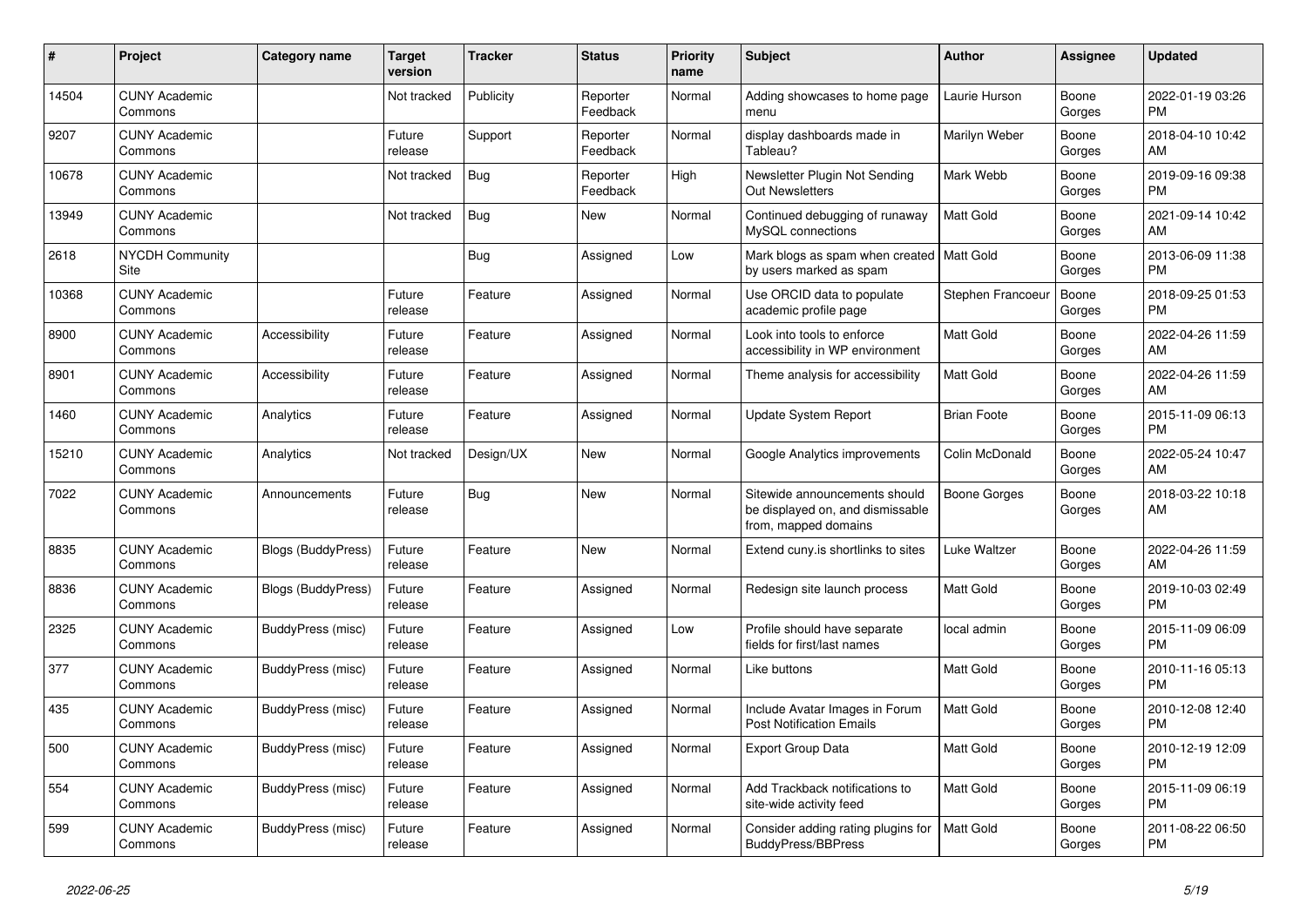| #     | <b>Project</b>                  | <b>Category name</b>       | Target<br>version | <b>Tracker</b> | <b>Status</b>        | <b>Priority</b><br>name | <b>Subject</b>                                                       | <b>Author</b>       | Assignee        | <b>Updated</b>                |
|-------|---------------------------------|----------------------------|-------------------|----------------|----------------------|-------------------------|----------------------------------------------------------------------|---------------------|-----------------|-------------------------------|
| 635   | <b>CUNY Academic</b><br>Commons | BuddyPress (misc)          | Future<br>release | Feature        | Assigned             | Normal                  | Big Blue Button -<br>Videoconferencing in Groups and<br><b>Blogs</b> | Matt Gold           | Boone<br>Gorges | 2011-03-14 03:24<br><b>PM</b> |
| 58    | <b>CUNY Academic</b><br>Commons | BuddyPress (misc)          | Future<br>release | Feature        | Assigned             | Low                     | Make member search sortable by<br>last name                          | Roberta Brody       | Boone<br>Gorges | 2010-08-26 02:38<br><b>PM</b> |
| 618   | <b>CUNY Academic</b><br>Commons | <b>BuddyPress Docs</b>     | Future<br>release | Feature        | Assigned             | Normal                  | BuddyPress Docs: export formats                                      | <b>Boone Gorges</b> | Boone<br>Gorges | 2015-11-09 05:38<br><b>PM</b> |
| 1417  | <b>CUNY Academic</b><br>Commons | <b>BuddyPress Docs</b>     | Future<br>release | Feature        | Assigned             | Low                     | <b>Bulk actions for BuddyPress Docs</b>                              | <b>Boone Gorges</b> | Boone<br>Gorges | 2016-10-17 10:41<br><b>PM</b> |
| 1422  | <b>CUNY Academic</b><br>Commons | <b>BuddyPress Docs</b>     | Future<br>release | Feature        | Assigned             | Normal                  | Make "created Doc" activity icons<br>non-mini                        | <b>Boone Gorges</b> | Boone<br>Gorges | 2015-11-09 05:48<br><b>PM</b> |
| 1744  | <b>CUNY Academic</b><br>Commons | <b>BuddyPress Docs</b>     | Future<br>release | Feature        | Assigned             | Normal                  | Spreadsheet-style Docs                                               | Boone Gorges        | Boone<br>Gorges | 2015-11-09 06:13<br><b>PM</b> |
| 6389  | <b>CUNY Academic</b><br>Commons | <b>BuddyPress Docs</b>     | Future<br>release | Feature        | <b>New</b>           | Low                     | Make Discussion Area Visible<br>When Editing a Doc                   | Luke Waltzer        | Boone<br>Gorges | 2016-10-21 04:16<br><b>PM</b> |
| 2523  | <b>CUNY Academic</b><br>Commons | <b>BuddyPress Docs</b>     | Future<br>release | Feature        | Assigned             | Normal                  | Allow Users to Upload Images to<br><b>BP</b> Docs                    | Matt Gold           | Boone<br>Gorges | 2015-11-09 06:14<br><b>PM</b> |
| 519   | <b>CUNY Academic</b><br>Commons | <b>BuddyPress Docs</b>     | Future<br>release | Feature        | Assigned             | Low                     | TOC for individual docs - for new<br>BP "wiki-like" plugin           | scott voth          | Boone<br>Gorges | 2015-11-09 05:54<br><b>PM</b> |
| 13466 | <b>CUNY Academic</b><br>Commons | Cavalcade                  | Future<br>release | Feature        | <b>New</b>           | Normal                  | Automated cleanup for duplicate<br>Cavalcade tasks                   | Boone Gorges        | Boone<br>Gorges | 2020-10-13 05:24<br><b>PM</b> |
| 12438 | <b>CUNY Academic</b><br>Commons | Courses                    | Not tracked       | Bug            | New                  | Normal                  | Site appearing twice                                                 | Laurie Hurson       | Boone<br>Gorges | 2020-02-18 01:34<br><b>PM</b> |
| 10226 | <b>CUNY Academic</b><br>Commons | Courses                    | Future<br>release | Feature        | <b>New</b>           | Normal                  | Add "My Courses" to drop down<br>list                                | scott voth          | Boone<br>Gorges | 2021-11-19 12:42<br><b>PM</b> |
| 16199 | <b>CUNY Academic</b><br>Commons | <b>Directories</b>         | 2.0.2             | <b>Bug</b>     | <b>New</b>           | Normal                  | Removed "Semester" Filter from<br><b>Courses Directory</b>           | Laurie Hurson       | Boone<br>Gorges | 2022-06-14 11:36<br>AM        |
| 1165  | <b>CUNY Academic</b><br>Commons | <b>Email Invitations</b>   | Future<br>release | Feature        | Assigned             | Low                     | Allow saved lists of invitees under<br>Send Invites                  | Boone Gorges        | Boone<br>Gorges | 2015-11-09 06:03<br><b>PM</b> |
| 1166  | <b>CUNY Academic</b><br>Commons | <b>Email Invitations</b>   | Future<br>release | Feature        | <b>New</b>           | Low                     | Better organizational tools for<br>Sent Invites                      | Boone Gorges        | Boone<br>Gorges | 2015-11-09 06:02<br><b>PM</b> |
| 1167  | <b>CUNY Academic</b><br>Commons | <b>Email Invitations</b>   | Future<br>release | Feature        | <b>New</b>           | Low                     | Allow email invitations to be<br>resent                              | Boone Gorges        | Boone<br>Gorges | 2015-11-12 12:53<br>AM        |
| 12042 | <b>CUNY Academic</b><br>Commons | <b>Email Notifications</b> | Future<br>release | Feature        | <b>New</b>           | Normal                  | Improved error logging for BPGES   Boone Gorges<br>send queue        |                     | Boone<br>Gorges | 2021-11-19 12:25<br><b>PM</b> |
| 9979  | <b>CUNY Academic</b><br>Commons | <b>Email Notifications</b> | Not tracked       | <b>Bug</b>     | Reporter<br>Feedback | Normal                  | Reports of slow email activation<br>emails                           | <b>Matt Gold</b>    | Boone<br>Gorges | 2018-08-29 09:40<br><b>PM</b> |
| 15604 | <b>CUNY Academic</b><br>Commons | <b>Email Notifications</b> | Future<br>release | Feature        | Assigned             | Normal                  | Restructure Commons Group<br>Digest Email Messages                   | <b>Matt Gold</b>    | Boone<br>Gorges | 2022-05-26 10:45<br>AM        |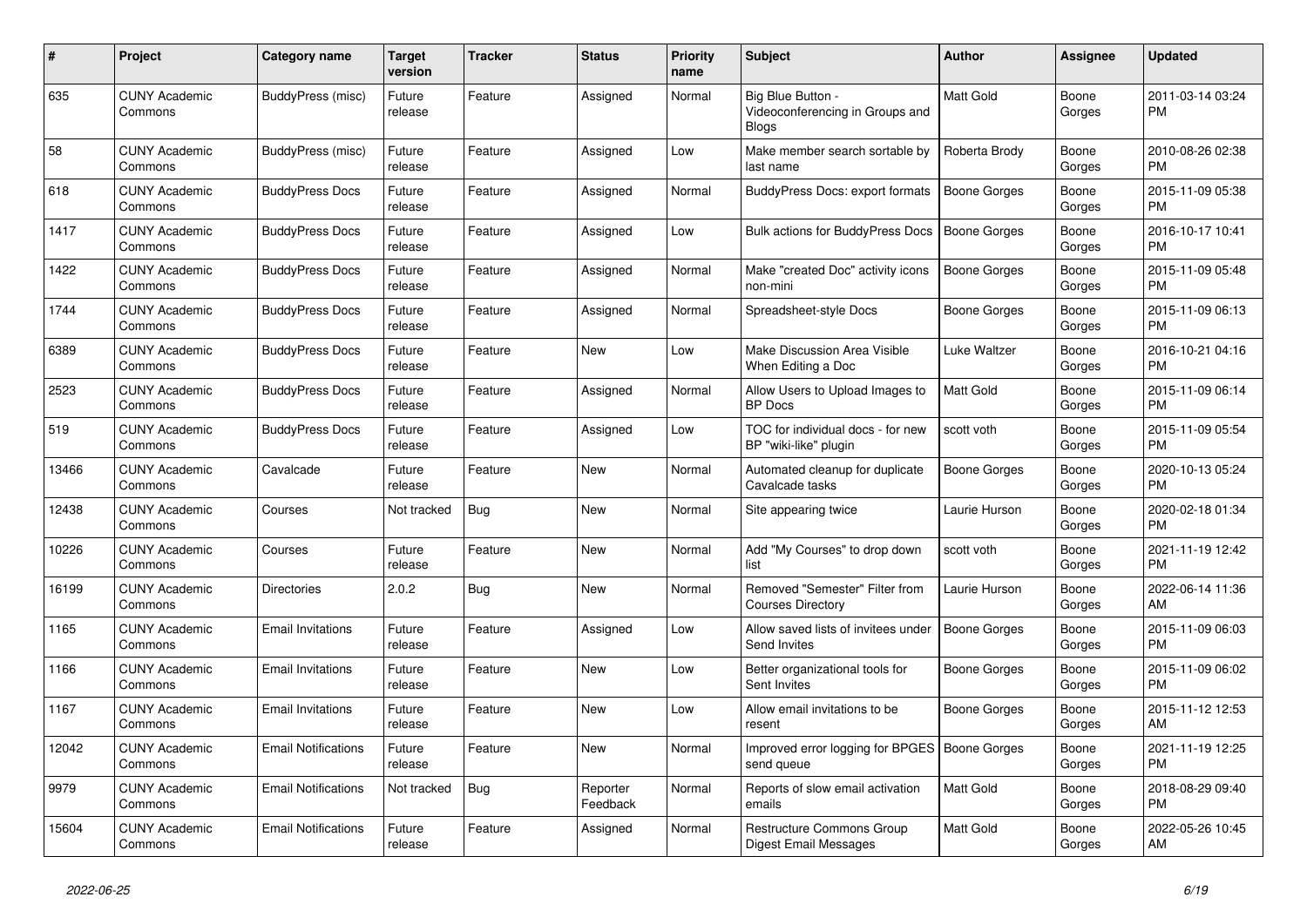| #     | Project                         | <b>Category name</b> | <b>Target</b><br>version | Tracker   | <b>Status</b>       | <b>Priority</b><br>name | Subject                                                                                       | <b>Author</b>       | Assignee        | <b>Updated</b>                |
|-------|---------------------------------|----------------------|--------------------------|-----------|---------------------|-------------------------|-----------------------------------------------------------------------------------------------|---------------------|-----------------|-------------------------------|
| 4481  | <b>CUNY Academic</b><br>Commons | Events               | Future<br>release        | Feature   | New                 | Normal                  | Group admins/mods should have<br>the ability to unlink an event from<br>the group             | Boone Gorges        | Boone<br>Gorges | 2017-04-24 03:53<br>PM        |
| 4053  | <b>CUNY Academic</b><br>Commons | Events               | Future<br>release        | Feature   | Assigned            | Normal                  | Create new tab for past events                                                                | Matt Gold           | Boone<br>Gorges | 2015-05-12 02:10<br>PM        |
| 4238  | <b>CUNY Academic</b><br>Commons | Events               | Future<br>release        | Feature   | Assigned            | Normal                  | Copy Events to Other Groups?                                                                  | Matt Gold           | Boone<br>Gorges | 2015-07-02 10:08<br>AM        |
| 4903  | <b>CUNY Academic</b><br>Commons | Events               | Future<br>release        | Design/UX | Assigned            | Normal                  | Improving visual appearance of<br>event calendars                                             | Matt Gold           | Boone<br>Gorges | 2016-10-13 11:51<br>AM        |
| 5696  | <b>CUNY Academic</b><br>Commons | Events               | Future<br>release        | Feature   | Assigned            | Normal                  | Events Calendar - display options<br>calendar aggregation                                     | <b>Matt Gold</b>    | Boone<br>Gorges | 2016-10-13 11:44<br>AM        |
| 3475  | <b>CUNY Academic</b><br>Commons | Events               | Future<br>release        | Feature   | Assigned            | Normal                  | Request to add plugin to<br>streamline room<br>booking/appointment booking                    | Naomi Barrettara    | Boone<br>Gorges | 2014-12-01 05:14<br>PM        |
| 4592  | <b>CUNY Academic</b><br>Commons | Events               | Future<br>release        | Design/UX | New                 | Normal                  | Event Creation - Venue Dropdown<br>Slow                                                       | Samantha Raddatz    | Boone<br>Gorges | 2015-09-14 04:56<br><b>PM</b> |
| 11531 | <b>CUNY Academic</b><br>Commons | Events               | Future<br>release        | Feature   | New                 | Normal                  | Main Events calendar should<br>include non-public events that<br>user has access to           | scott voth          | Boone<br>Gorges | 2019-06-11 10:00<br>AM        |
| 3580  | <b>CUNY Academic</b><br>Commons | Group Blogs          | Future<br>release        | Feature   | New                 | Normal                  | Multiple blogs per group                                                                      | <b>Boone Gorges</b> | Boone<br>Gorges | 2018-02-20 02:02<br>PM        |
| 8756  | <b>CUNY Academic</b><br>Commons | Group Blogs          | Future<br>release        | Feature   | Hold                | Normal                  | Connect multiple blogs to one<br>group?                                                       | Matt Gold           | Boone<br>Gorges | 2017-09-30 10:42<br>AM        |
| 12091 | <b>CUNY Academic</b><br>Commons | Group Files          | Future<br>release        | Feature   | New                 | Normal                  | Improved pre-upload file<br>validation for bp-group-documents                                 | <b>Boone Gorges</b> | Boone<br>Gorges | 2019-11-14 01:21<br>PM        |
| 3080  | <b>CUNY Academic</b><br>Commons | <b>Group Files</b>   | Future<br>release        | Feature   | Assigned            | Low                     | Create a system to keep track of<br>file changes                                              | Matt Gold           | Boone<br>Gorges | 2014-02-26 10:04<br><b>PM</b> |
| 3193  | <b>CUNY Academic</b><br>Commons | Group Forums         | Future<br>release        | Feature   | Assigned            | Normal                  | bbPress 2.x dynamic roles and<br><b>RBE</b>                                                   | <b>Boone Gorges</b> | Boone<br>Gorges | 2014-09-30 01:30<br>PM        |
| 585   | <b>CUNY Academic</b><br>Commons | Group Forums         | Future<br>release        | Feature   | Assigned            | Normal                  | Merge Forum Topics                                                                            | Sarah Morgano       | Boone<br>Gorges | 2011-07-06 04:11<br><b>PM</b> |
| 2610  | <b>CUNY Academic</b><br>Commons | Group Invitations    | Future<br>release        | Feature   | Assigned            | Low                     | Request: Custom invitation<br>message to group invites                                        | local admin         | Boone<br>Gorges | 2015-11-09 06:13<br>PM        |
| 3308  | <b>CUNY Academic</b><br>Commons | Group Invitations    | Future<br>release        | Feature   | Assigned            | Normal                  | Allow members to rescind group<br>invitations                                                 | Matt Gold           | Boone<br>Gorges | 2015-04-01 08:53<br><b>PM</b> |
| 3419  | <b>CUNY Academic</b><br>Commons | Group Invitations    | 1.6.14                   | Bug       | Testing<br>Required | Normal                  | Neatening the display of<br>messages on group requests                                        | Matt Gold           | Boone<br>Gorges | 2014-09-01 09:29<br><b>PM</b> |
| 14309 | <b>CUNY Academic</b><br>Commons | Group Library        | Future<br>release        | Feature   | New                 | Normal                  | Better handling of<br>bp_group_document file<br>download attempts when file is<br>not present | Boone Gorges        | Boone<br>Gorges | 2021-11-19 12:28<br>PM        |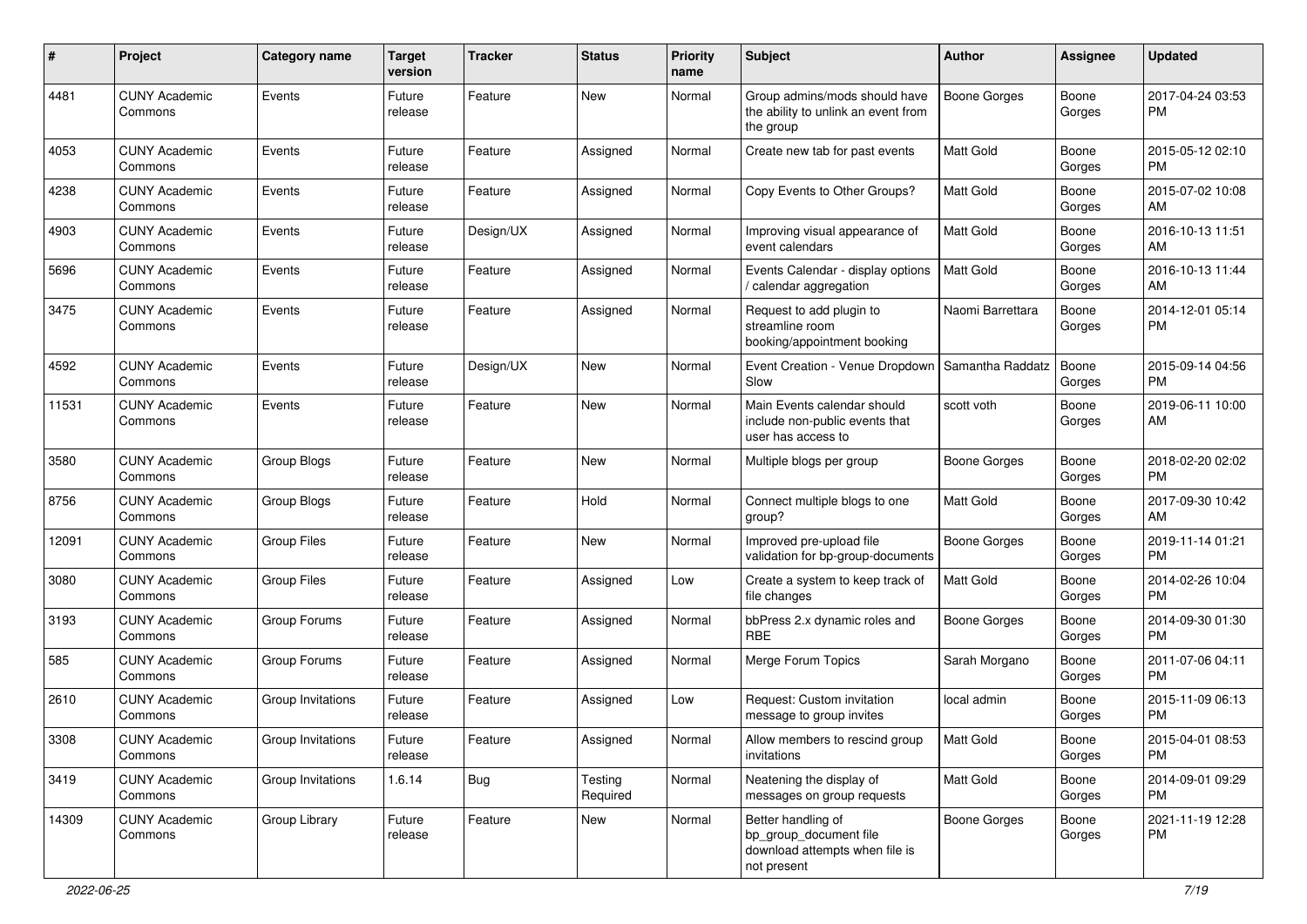| #     | Project                         | <b>Category name</b>           | <b>Target</b><br>version | <b>Tracker</b> | <b>Status</b>        | <b>Priority</b><br>name | <b>Subject</b>                                                                                 | Author                  | Assignee        | <b>Updated</b>                |
|-------|---------------------------------|--------------------------------|--------------------------|----------------|----------------------|-------------------------|------------------------------------------------------------------------------------------------|-------------------------|-----------------|-------------------------------|
| 13370 | <b>CUNY Academic</b><br>Commons | Group Library                  | Future<br>release        | Feature        | New                  | Normal                  | Library bulk deletion and folder<br>editing                                                    | Colin McDonald          | Boone<br>Gorges | 2020-10-13 10:41<br>AM        |
| 4980  | <b>CUNY Academic</b><br>Commons | Home Page                      | Future<br>release        | Feature        | Assigned             | Normal                  | CAC Featured Content -- Adding<br>Randomization                                                | <b>Matt Gold</b>        | Boone<br>Gorges | 2016-12-12 03:01<br><b>PM</b> |
| 1888  | <b>CUNY Academic</b><br>Commons | Home Page                      | Future<br>release        | Feature        | Assigned             | Normal                  | Refactor BP MPO Activity Filter to<br>support proper pagination                                | Sarah Morgano           | Boone<br>Gorges | 2014-05-01 07:11<br><b>PM</b> |
| 3230  | <b>CUNY Academic</b><br>Commons | Internal Tools and<br>Workflow | Not tracked              | Feature        | Assigned             | High                    | Scripts for quicker<br>provisioning/updating of<br>development environments                    | Boone Gorges            | Boone<br>Gorges | 2016-01-26 04:54<br><b>PM</b> |
| 5234  | <b>CUNY Academic</b><br>Commons | Membership                     | Future<br>release        | Feature        | Assigned             | Normal                  | Write Unconfirmed patch for WP                                                                 | <b>Boone Gorges</b>     | Boone<br>Gorges | 2016-10-24 11:18<br>AM        |
| 9895  | <b>CUNY Academic</b><br>Commons | Onboarding                     | Future<br>release        | Feature        | Assigned             | Normal                  | Add "Accept Invitation"<br>link/button/function to Group<br>and/or Site invitation emails?     | Luke Waltzer            | Boone<br>Gorges | 2018-06-07 12:42<br><b>PM</b> |
| 10794 | <b>CUNY Academic</b><br>Commons | Performance                    | Not tracked              | <b>Bug</b>     | <b>New</b>           | Normal                  | Memcached connection<br>occasionally breaks                                                    | Boone Gorges            | Boone<br>Gorges | 2018-12-06 03:30<br><b>PM</b> |
| 15242 | <b>CUNY Academic</b><br>Commons | Performance                    | Not tracked              | <b>Bug</b>     | Reporter<br>Feedback | Normal                  | Slugist site                                                                                   | Raffi<br>Khatchadourian | Boone<br>Gorges | 2022-02-07 11:14<br>AM        |
| 14908 | <b>CUNY Academic</b><br>Commons | Performance                    |                          | Bug            | New                  | Normal                  | Stale object cache on cdev                                                                     | Raymond Hoh             | Boone<br>Gorges | 2021-12-07 09:45<br>AM        |
| 3048  | <b>CUNY Academic</b><br>Commons | <b>Public Portfolio</b>        | Future<br>release        | Feature        | <b>New</b>           | Low                     | Images for rich text profile fields                                                            | <b>Boone Gorges</b>     | Boone<br>Gorges | 2014-02-19 12:56<br><b>PM</b> |
| 14184 | <b>CUNY Academic</b><br>Commons | <b>Public Portfolio</b>        | Future<br>release        | Feature        | New                  | Normal                  | Centralized mechanism for storing<br>Campus affiliations                                       | <b>Boone Gorges</b>     | Boone<br>Gorges | 2022-01-04 11:35<br>AM        |
| 2013  | <b>CUNY Academic</b><br>Commons | <b>Public Portfolio</b>        | Future<br>release        | Feature        | Assigned             | Low                     | Have Profile Privacy Options<br>show up only for filled-in fields                              | Matt Gold               | Boone<br>Gorges | 2015-11-09 06:09<br><b>PM</b> |
| 3042  | <b>CUNY Academic</b><br>Commons | <b>Public Portfolio</b>        | Future<br>release        | Feature        | Assigned             | Normal                  | Browsing member interests                                                                      | Matt Gold               | Boone<br>Gorges | 2015-03-21 09:04<br><b>PM</b> |
| 3220  | <b>CUNY Academic</b><br>Commons | <b>Public Portfolio</b>        | Future<br>release        | Feature        | Assigned             | Normal                  | Add indent/outdent option to<br>Formatting Buttons on Profile<br>Page                          | <b>Matt Gold</b>        | Boone<br>Gorges | 2014-05-21 10:39<br><b>PM</b> |
| 3768  | <b>CUNY Academic</b><br>Commons | <b>Public Portfolio</b>        | Future<br>release        | Feature        | Assigned             | Normal                  | Institutions/Past positions on<br>public portfolios                                            | <b>Matt Gold</b>        | Boone<br>Gorges | 2018-04-23 10:44<br>AM        |
| 2753  | <b>CUNY Academic</b><br>Commons | Public Portfolio               | Future<br>release        | Feature        | New                  | Normal                  | Create actual actual tagification in   Micki Kaufman<br>academic interests and other<br>fields |                         | Boone<br>Gorges | 2015-01-05 08:52<br><b>PM</b> |
| 11496 | <b>CUNY Academic</b><br>Commons | Public Portfolio               | 1.15.2                   | Support        | New                  | Normal                  | Replace Twitter Icon on Member<br>Portfolio page                                               | scott voth              | Boone<br>Gorges | 2019-06-06 01:03<br><b>PM</b> |
| 6014  | <b>CUNY Academic</b><br>Commons | Publicity                      | Future<br>release        | Publicity      | Reporter<br>Feedback | Normal                  | Google search listing                                                                          | Matt Gold               | Boone<br>Gorges | 2016-09-21 03:48<br><b>PM</b> |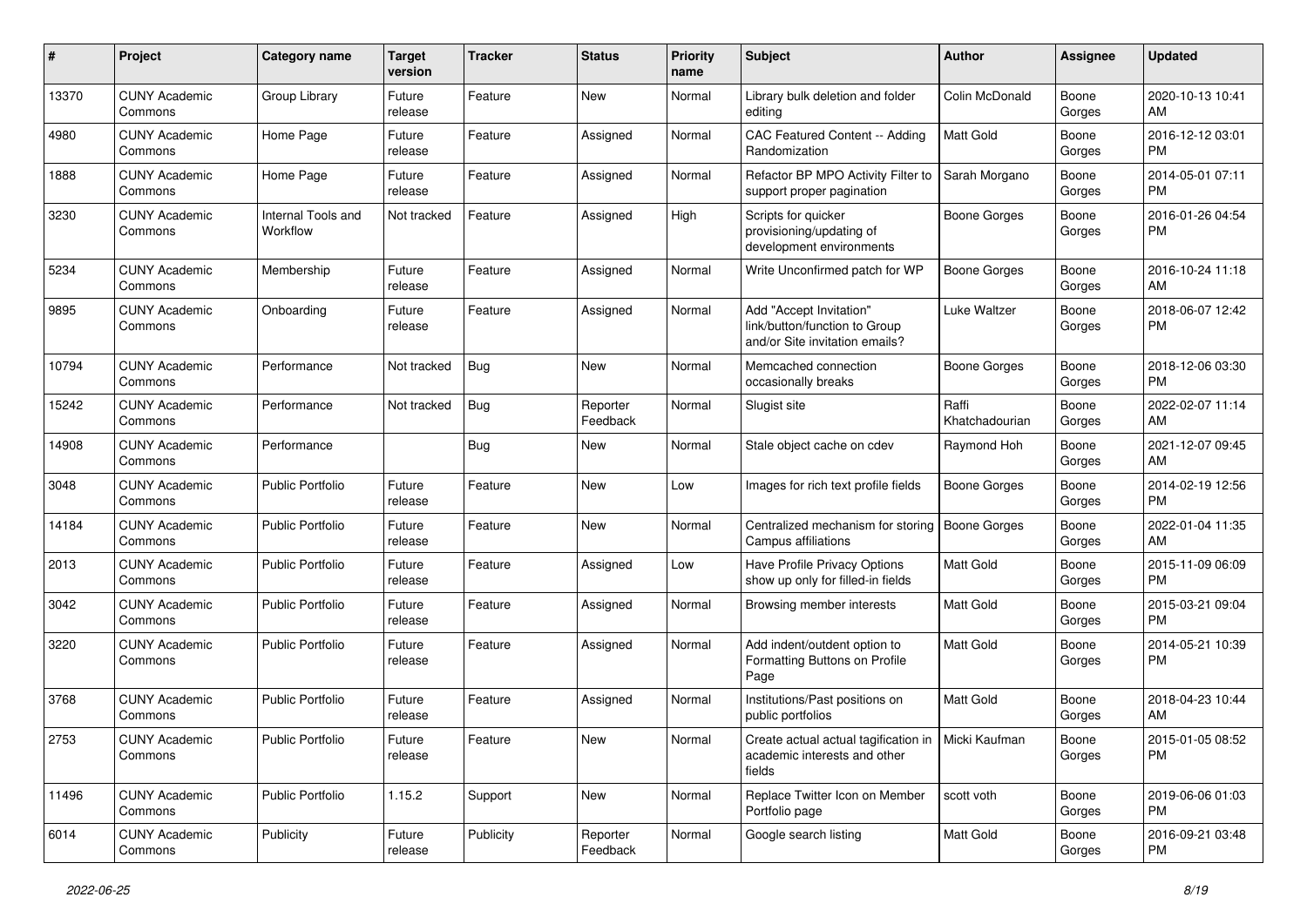| #     | Project                         | <b>Category name</b> | <b>Target</b><br>version | <b>Tracker</b> | <b>Status</b>        | <b>Priority</b><br>name | Subject                                                                                         | Author                  | <b>Assignee</b> | <b>Updated</b>                |
|-------|---------------------------------|----------------------|--------------------------|----------------|----------------------|-------------------------|-------------------------------------------------------------------------------------------------|-------------------------|-----------------|-------------------------------|
| 11945 | <b>CUNY Academic</b><br>Commons | Reckoning            | Future<br>release        | Feature        | Reporter<br>Feedback | Normal                  | Add Comments bubble to<br>Reckoning views                                                       | Boone Gorges            | Boone<br>Gorges | 2019-11-12 05:14<br>PM        |
| 3615  | <b>CUNY Academic</b><br>Commons | Redmine              | Not tracked              | Feature        | New                  | Low                     | Create Redmine issues via email                                                                 | Dominic Giglio          | Boone<br>Gorges | 2017-11-16 11:36<br>AM        |
| 3002  | <b>CUNY Academic</b><br>Commons | Search               | Future<br>release        | Feature        | Assigned             | Normal                  | Overhaul CAC search by using<br>external search appliance                                       | <b>Boone Gorges</b>     | Boone<br>Gorges | 2020-07-15 03:05<br><b>PM</b> |
| 7663  | <b>CUNY Academic</b><br>Commons | Social Paper         | Future<br>release        | <b>Bug</b>     | <b>New</b>           | Normal                  | Social Paper notifications not<br>formatted correctly on secondary<br>sites                     | <b>Boone Gorges</b>     | Boone<br>Gorges | 2018-04-16 03:52<br>PM        |
| 7981  | <b>CUNY Academic</b><br>Commons | Social Paper         | Future<br>release        | Bug            | <b>New</b>           | Normal                  | Social Paper comments should<br>not go to spam                                                  | Luke Waltzer            | Boone<br>Gorges | 2018-04-16 03:52<br>PM        |
| 5052  | <b>CUNY Academic</b><br>Commons | Social Paper         | Future<br>release        | Feature        | <b>New</b>           | Low                     | Sentence by sentence or line by<br>line comments (SP suggestion #3)                             | Marilyn Weber           | Boone<br>Gorges | 2016-02-11 10:24<br><b>PM</b> |
| 5182  | <b>CUNY Academic</b><br>Commons | Social Paper         | Future<br>release        | Design/UX      | New                  | Normal                  | "Publishing" a private paper on<br>social paper?                                                | Raffi<br>Khatchadourian | Boone<br>Gorges | 2016-10-13 04:12<br><b>PM</b> |
| 8675  | <b>CUNY Academic</b><br>Commons | User Onboarding      | Future<br>release        | Bug            | Reporter<br>Feedback | Low                     | Add new User search screen calls<br>for the input of email address but<br>doesn't work with one | Paul Hebert             | Boone<br>Gorges | 2017-10-11 11:17<br>AM        |
| 9941  | <b>CUNY Academic</b><br>Commons | Wiki                 | Not tracked              | Support        | Assigned             | Normal                  | Wiki functionality                                                                              | Matt Gold               | Boone<br>Gorges | 2018-06-26 10:57<br>AM        |
| 11449 | <b>CUNY Academic</b><br>Commons | WordPress - Media    | Not tracked              | Support        | Reporter<br>Feedback | Normal                  | Cloning Media Library for JITP<br>from Staging to Production Site                               | Patrick DeDauw          | Boone<br>Gorges | 2019-05-13 12:00<br>PM        |
| 14483 | <b>CUNY Academic</b><br>Commons | WordPress - Media    | Not tracked              | <b>Bug</b>     | Reporter<br>Feedback | Normal                  | Wordpress PDF Embed Stopped<br>Working after JITP Media Clone                                   | Patrick DeDauw          | Boone<br>Gorges | 2021-05-20 01:51<br><b>PM</b> |
| 11386 | <b>CUNY Academic</b><br>Commons | WordPress - Media    | Not tracked              | Support        | Reporter<br>Feedback | Normal                  | disappearing images                                                                             | scott voth              | Boone<br>Gorges | 2019-05-14 10:32<br>AM        |
| 1508  | <b>CUNY Academic</b><br>Commons | WordPress (misc)     | Future<br>release        | Feature        | Assigned             | Normal                  | Share login cookies across<br>mapped domains                                                    | <b>Boone Gorges</b>     | Boone<br>Gorges | 2012-07-02 12:12<br><b>PM</b> |
| 13835 | <b>CUNY Academic</b><br>Commons | WordPress (misc)     | Future<br>release        | Feature        | <b>New</b>           | Normal                  | Allow OneSearch widget to have<br>'CUNY' as campus                                              | <b>Boone Gorges</b>     | Boone<br>Gorges | 2021-11-19 12:39<br><b>PM</b> |
| 287   | <b>CUNY Academic</b><br>Commons | WordPress (misc)     | Future<br>release        | Feature        | Assigned             | Normal                  | Create troubleshooting tool for<br>account sign-up                                              | Matt Gold               | Boone<br>Gorges | 2015-11-09 06:17<br><b>PM</b> |
| 3759  | <b>CUNY Academic</b><br>Commons | WordPress (misc)     | Future<br>release        | Feature        | Assigned             | Normal                  | Review Interface for Adding Users   Matt Gold<br>to Blogs                                       |                         | Boone<br>Gorges | 2015-03-24 05:52<br>PM        |
| 10040 | <b>CUNY Academic</b><br>Commons | WordPress (misc)     | Not tracked              | <b>Bug</b>     | Reporter<br>Feedback | Normal                  | User doesn't see full list of themes   Matt Gold                                                |                         | Boone<br>Gorges | 2018-07-25 10:12<br>AM        |
| 14113 | <b>CUNY Academic</b><br>Commons | WordPress (misc)     | Future<br>release        | <b>Bug</b>     | Hold                 | Normal                  | Block Editor Not Working on this<br>page - Json error                                           | scott voth              | Boone<br>Gorges | 2021-03-05 11:01<br>AM        |
| 15767 | <b>CUNY Academic</b><br>Commons | WordPress (misc)     |                          | Support        | New                  | Normal                  | Site loading slowly                                                                             | scott voth              | Boone<br>Gorges | 2022-04-04 08:56<br>PM        |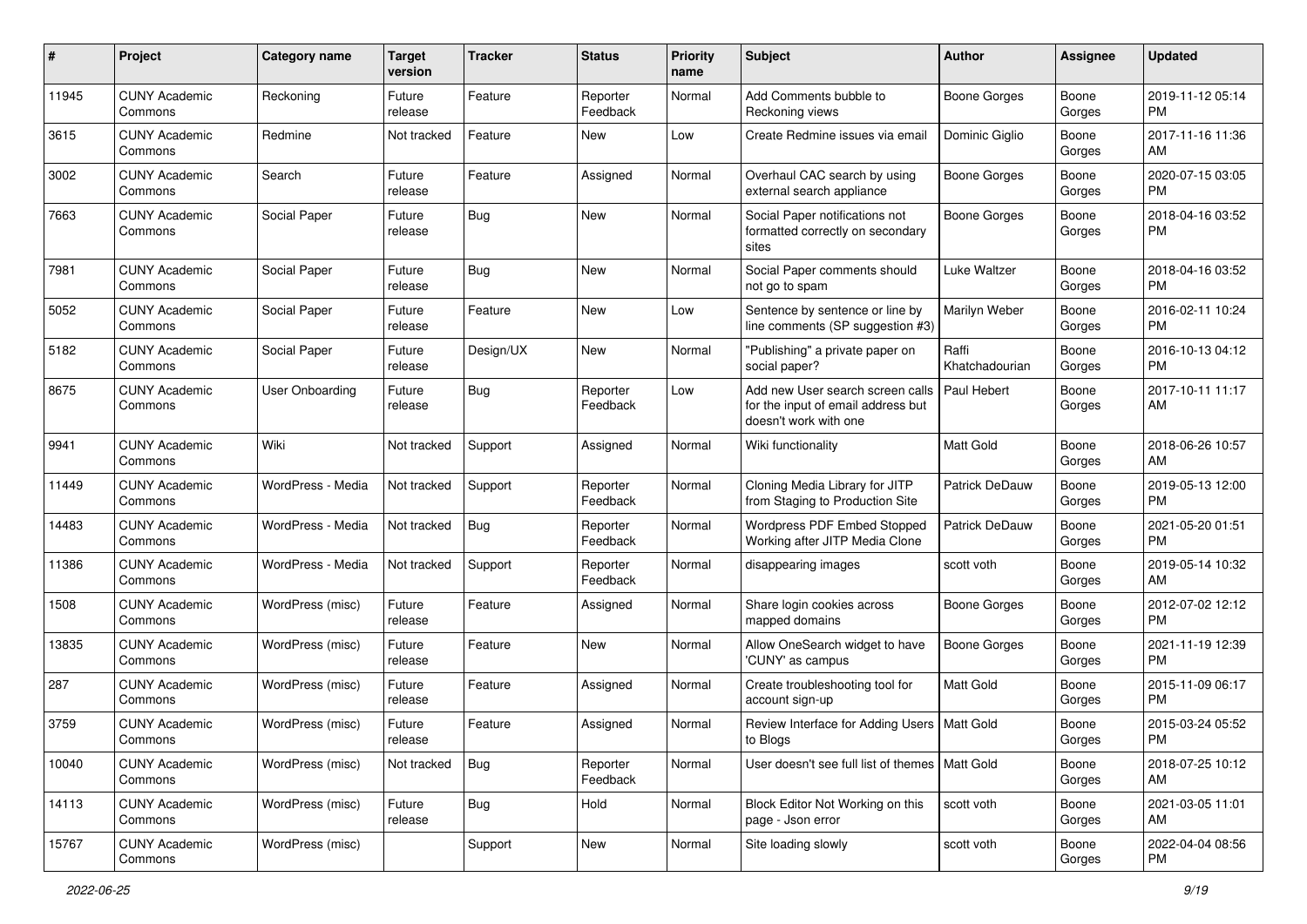| $\#$  | Project                         | <b>Category name</b>     | <b>Target</b><br>version | <b>Tracker</b> | <b>Status</b>        | <b>Priority</b><br>name | <b>Subject</b>                                                     | Author              | <b>Assignee</b> | <b>Updated</b>                |
|-------|---------------------------------|--------------------------|--------------------------|----------------|----------------------|-------------------------|--------------------------------------------------------------------|---------------------|-----------------|-------------------------------|
| 9926  | <b>CUNY Academic</b><br>Commons | <b>WordPress Plugins</b> | Future<br>release        | <b>Bug</b>     | <b>New</b>           | Normal                  | twitter-mentions-as-comments<br>cron jobs can run long             | <b>Boone Gorges</b> | Boone<br>Gorges | 2018-10-24 12:34<br><b>PM</b> |
| 14987 | <b>CUNY Academic</b><br>Commons | <b>WordPress Plugins</b> | Future<br>release        | Bug            | <b>New</b>           | Normal                  | Elementor update causes<br>database freeze-up                      | Boone Gorges        | Boone<br>Gorges | 2021-11-29 12:02<br><b>PM</b> |
| 9289  | <b>CUNY Academic</b><br>Commons | <b>WordPress Plugins</b> | Future<br>release        | <b>Bug</b>     | Reporter<br>Feedback | Normal                  | Email Users Plugin                                                 | Laurie Hurson       | Boone<br>Gorges | 2018-10-24 12:34<br><b>PM</b> |
| 12121 | <b>CUNY Academic</b><br>Commons | <b>WordPress Plugins</b> | 2.0.2                    | Feature        | Reporter<br>Feedback | Normal                  | Embedding H5P Iframes on<br><b>Commons Site</b>                    | Laurie Hurson       | Boone<br>Gorges | 2022-06-14 11:36<br>AM        |
| 9211  | <b>CUNY Academic</b><br>Commons | <b>WordPress Plugins</b> | Future<br>release        | Support        | Reporter<br>Feedback | Normal                  | Auto-Role Setting in Forum Plugin<br><b>Causing Some Confusion</b> | <b>Luke Waltzer</b> | Boone<br>Gorges | 2018-03-13 11:44<br>AM        |
| 658   | <b>CUNY Academic</b><br>Commons | <b>WordPress Plugins</b> | Future<br>release        | Feature        | Assigned             | Normal                  | Rebulid Sitewide Tag Suggestion                                    | <b>Matt Gold</b>    | Boone<br>Gorges | 2015-01-05 08:47<br><b>PM</b> |
| 1562  | <b>CUNY Academic</b><br>Commons | <b>WordPress Plugins</b> | Future<br>release        | Feature        | Assigned             | Low                     | Play with NYT Collaborative<br><b>Authoring Tool</b>               | Matt Gold           | Boone<br>Gorges | 2015-01-05 08:47<br><b>PM</b> |
| 2223  | <b>CUNY Academic</b><br>Commons | <b>WordPress Plugins</b> | Future<br>release        | Feature        | Assigned             | Low                     | Add Participad to the CUNY<br><b>Academic Commons</b>              | <b>Matt Gold</b>    | Boone<br>Gorges | 2014-09-17 10:03<br><b>PM</b> |
| 9947  | <b>CUNY Academic</b><br>Commons | <b>WordPress Plugins</b> | Future<br>release        | Feature        | Reporter<br>Feedback | Normal                  | Install H5P quiz plugin                                            | <b>Matt Gold</b>    | Boone<br>Gorges | 2018-09-11 11:01<br>AM        |
| 9515  | <b>CUNY Academic</b><br>Commons | <b>WordPress Plugins</b> | Not tracked              | Bug            | Reporter<br>Feedback | Normal                  | Text to Speech plugin - "More<br>Slowly" checkbox not working      | scott voth          | Boone<br>Gorges | 2018-06-13 02:26<br><b>PM</b> |
| 860   | <b>CUNY Academic</b><br>Commons | Design                   | Future<br>release        | Design/UX      | Assigned             | Normal                  | <b>Standardize Button Treatment</b><br>Across the Commons          | Chris Stein         | Chris Stein     | 2014-05-01 09:45<br>AM        |
| 2754  | <b>CUNY Academic</b><br>Commons | Design                   | Future<br>release        | Feature        | Assigned             | Normal                  | Determine strategy for CAC logo<br>handling in top header          | Micki Kaufman       | Chris Stein     | 2015-01-05 08:53<br><b>PM</b> |
| 3354  | <b>CUNY Academic</b><br>Commons | Group Files              | Future<br>release        | Feature        | Assigned             | Low                     | Allow Group Download of Multiple<br><b>Selected Files</b>          | Matt Gold           | Chris Stein     | 2014-08-01 08:50<br>AM        |
| 3059  | <b>CUNY Academic</b><br>Commons | Group Forums             | Future<br>release        | Design/UX      | <b>New</b>           | Normal                  | Forum Post Permissable Content<br><b>Explanatory Text</b>          | Chris Stein         | Chris Stein     | 2015-04-02 11:27<br>AM        |
| 1544  | <b>CUNY Academic</b><br>Commons | Groups (misc)            | Future<br>release        | Feature        | Reporter<br>Feedback | Normal                  | Group Filtering and Sorting                                        | Matt Gold           | Chris Stein     | 2019-03-01 02:25<br><b>PM</b> |
| 3330  | <b>CUNY Academic</b><br>Commons | My Commons               | Future<br>release        | Feature        | Assigned             | Normal                  | 'Commons Information" tool                                         | Boone Gorges        | Chris Stein     | 2014-09-22 08:46<br><b>PM</b> |
| 9028  | <b>CUNY Academic</b><br>Commons | Onboarding               | Future<br>release        | Feature        | Assigned             | Normal                  | suggest groups to new members<br>during the registration process   | <b>Matt Gold</b>    | Chris Stein     | 2018-10-24 12:34<br><b>PM</b> |
| 2832  | <b>CUNY Academic</b><br>Commons | Public Portfolio         | Future<br>release        | Feature        | Assigned             | Normal                  | Improve interface for (not)<br>auto-linking profile fields         | Boone Gorges        | Chris Stein     | 2015-01-05 08:52<br><b>PM</b> |
| 2881  | CUNY Academic<br>Commons        | <b>Public Portfolio</b>  | Future<br>release        | Feature        | Assigned             | Normal                  | Redesign the UX for Profiles                                       | Chris Stein         | Chris Stein     | 2016-10-13 12:45<br>PM        |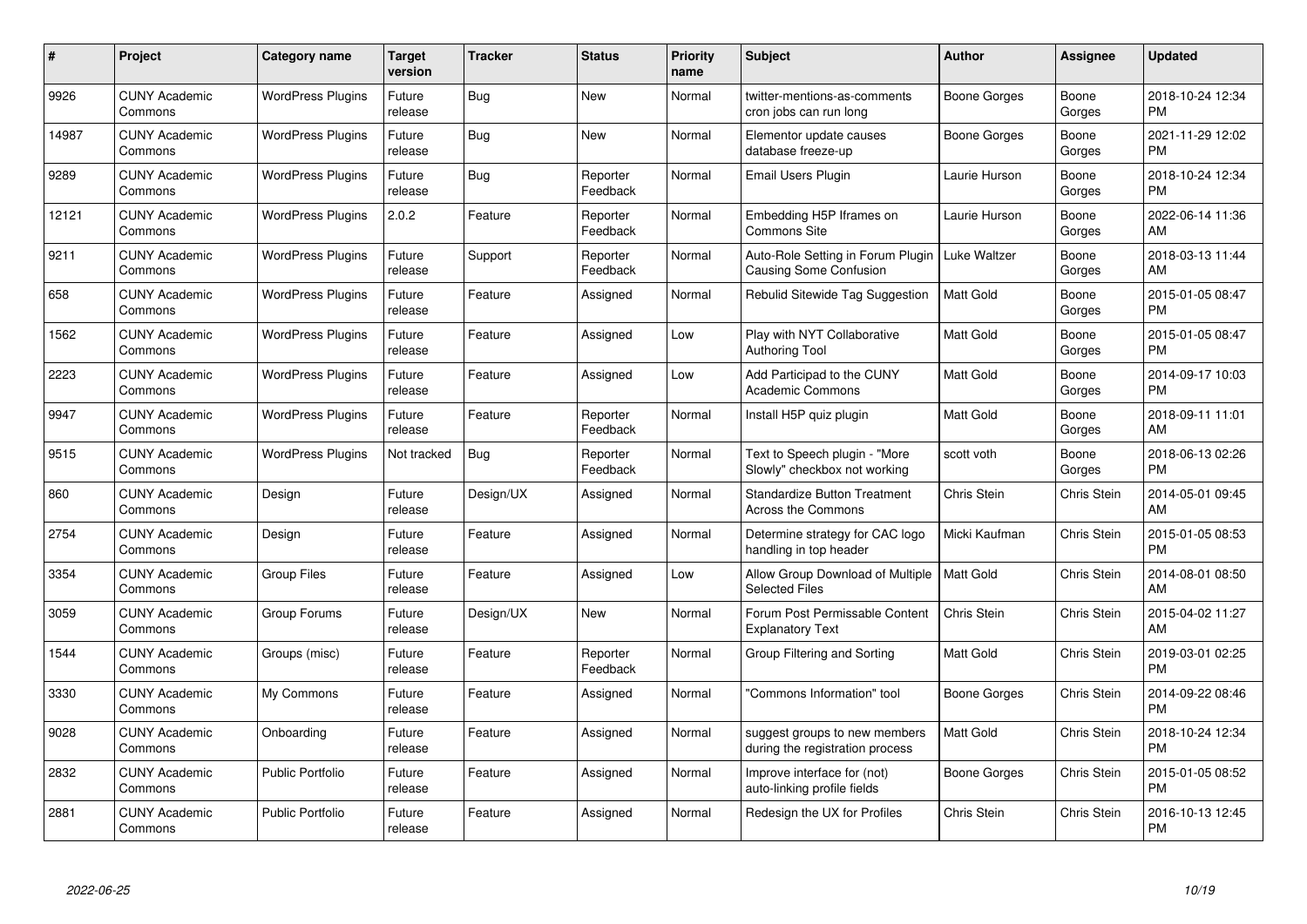| #     | Project                                                                 | <b>Category name</b>           | Target<br>version | <b>Tracker</b> | <b>Status</b> | <b>Priority</b><br>name | <b>Subject</b>                                                           | <b>Author</b>    | <b>Assignee</b>     | <b>Updated</b>                |
|-------|-------------------------------------------------------------------------|--------------------------------|-------------------|----------------|---------------|-------------------------|--------------------------------------------------------------------------|------------------|---------------------|-------------------------------|
| 3770  | <b>CUNY Academic</b><br>Commons                                         | Public Portfolio               | Future<br>release | Feature        | Assigned      | Normal                  | Improve Layout/Formatting of<br>Positions Area on Public<br>Portfolios   | <b>Matt Gold</b> | Chris Stein         | 2015-04-01 09:17<br><b>PM</b> |
| 5827  | <b>CUNY Academic</b><br>Commons                                         | <b>Public Portfolio</b>        | Future<br>release | <b>Bug</b>     | Assigned      | Normal                  | Academic Interests square<br>bracket links not working                   | scott voth       | Chris Stein         | 2016-08-11 11:59<br><b>PM</b> |
| 10354 | <b>CUNY Academic</b><br>Commons                                         | <b>Public Portfolio</b>        | Future<br>release | Feature        | <b>New</b>    | Normal                  | Opt out of Having a Profile Page                                         | scott voth       | Chris Stein         | 2020-05-12 10:43<br>AM        |
| 365   | <b>CUNY Academic</b><br>Commons                                         | WordPress (misc)               | Future<br>release | Feature        | Assigned      | Normal                  | <b>Create Mouseover Tooltips</b><br>throughout Site                      | Matt Gold        | Chris Stein         | 2015-11-09 06:18<br><b>PM</b> |
| 8078  | <b>CUNY Academic</b><br>Commons                                         | <b>WordPress Plugins</b>       | Future<br>release | System Upgrade | Assigned      | Normal                  | <b>CommentPress Updates</b>                                              | Margaret Galvan  | Christian<br>Wach   | 2017-05-08 03:49<br><b>PM</b> |
| 13199 | <b>CUNY Academic</b><br>Commons                                         | Group Forums                   | Future<br>release | Feature        | <b>New</b>    | Normal                  | Favoring Groups over bbPress<br>plugin                                   | Colin McDonald   | Colin<br>McDonald   | 2021-11-19 12:28<br><b>PM</b> |
| 4438  | <b>CUNY Academic</b><br>Commons                                         | Events                         | Future<br>release | Bug            | Assigned      | Normal                  | Events Calendar - Export<br><b>Recurring Events</b>                      | scott voth       | Daniel Jones        | 2016-05-23 04:25<br><b>PM</b> |
| 5268  | <b>CUNY Academic</b><br>Commons                                         | Group Forums                   | Future<br>release | <b>Bug</b>     | Assigned      | Normal                  | Long-time to post to multiple<br>groups                                  | Luke Waltzer     | Daniel Jones        | 2016-09-07 06:31<br><b>PM</b> |
| 1983  | <b>CUNY Academic</b><br>Commons                                         | Home Page                      | Future<br>release | Feature        | Assigned      | Low                     | Media Library integration with<br>Featured Content plugin                | Boone Gorges     | Dominic<br>Giglio   | 2014-03-17 10:34<br>AM        |
| 940   | <b>CUNY Academic</b><br>Commons                                         | Redmine                        | Future<br>release | Feature        | Assigned      | Low                     | Communication with users after<br>releases                               | Matt Gold        | Dominic<br>Giglio   | 2012-09-09 04:36<br>PM        |
| 2167  | <b>CUNY Academic</b><br>Commons                                         | WordPress (misc)               | Future<br>release | Bug            | Assigned      | Normal                  | <b>CAC-Livestream Plugin Issues</b>                                      | Michael Smith    | Dominic<br>Giglio   | 2015-01-02 03:06<br><b>PM</b> |
| 412   | <b>CUNY Academic</b><br>Commons                                         | <b>WordPress Themes</b>        | Future<br>release | Feature        | Assigned      | Normal                  | <b>Featured Themes</b>                                                   | <b>Matt Gold</b> | Dominic<br>Giglio   | 2015-01-05 08:44<br><b>PM</b> |
| 12062 | AD/O365 Transition<br>from NonMatric to<br><b>Matriculated Students</b> |                                |                   | Feature        | In Progress   | Normal                  | create solution and console<br>project                                   | Emilio Rodriguez | Emilio<br>Rodriguez | 2019-11-12 03:56<br><b>PM</b> |
| 9835  | <b>CUNY Academic</b><br>Commons                                         | Group Forums                   | Future<br>release | Bug            | Assigned      | Normal                  | add a "like" function?                                                   | Marilyn Weber    | <b>Erik Trainer</b> | 2018-06-05 01:49<br><b>PM</b> |
| 13891 | <b>CUNY Academic</b><br>Commons                                         | Internal Tools and<br>Workflow | 2.1.0             | Feature        | <b>New</b>    | Normal                  | Migrate automated linting to<br>GitHub Actions                           | Boone Gorges     | Jeremy Felt         | 2022-05-26 10:45<br>AM        |
| 15194 | <b>CUNY Academic</b><br>Commons                                         | Internal Tools and<br>Workflow | 2.1.0             | Feature        | <b>New</b>    | Normal                  | PHPCS sniff for un-restored<br>switch_to_blog() calls                    | Boone Gorges     | Jeremy Felt         | 2022-05-26 10:45<br>AM        |
| 13331 | <b>CUNY Academic</b><br>Commons                                         | Site cloning                   | Future<br>release | <b>Bug</b>     | <b>New</b>    | Normal                  | Combine Site Template and<br>Clone operations                            | Boone Gorges     | Jeremy Felt         | 2021-11-19 12:39<br><b>PM</b> |
| 11517 | <b>CUNY Academic</b><br>Commons                                         |                                | Not tracked       | Feature        | Assigned      | Normal                  | wp-accessibility plugin should not<br>strip 'target="_blank"' by default | Boone Gorges     | Laurie Hurson       | 2019-09-24 09:57<br>AM        |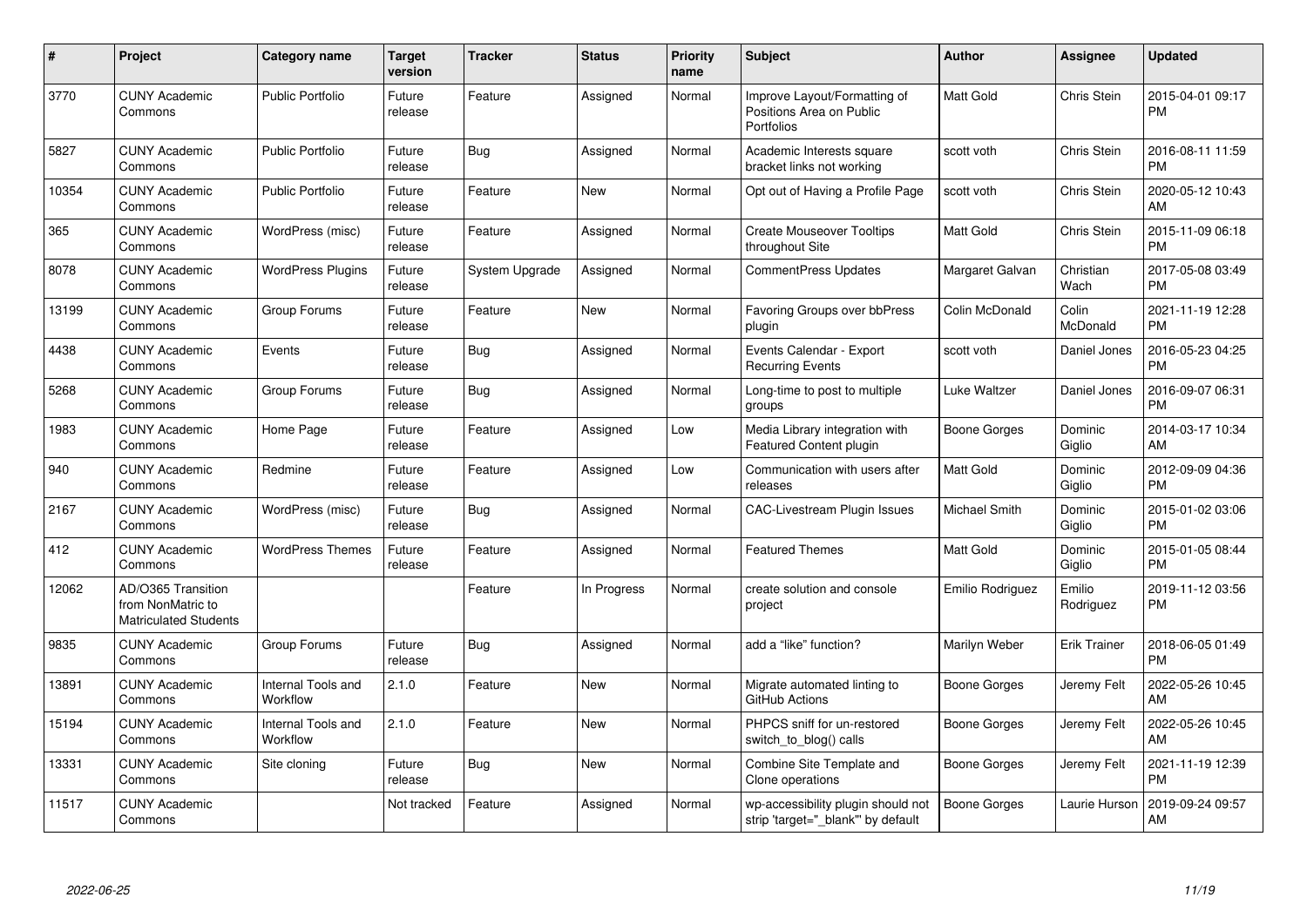| #     | Project                         | <b>Category name</b>      | <b>Target</b><br>version | <b>Tracker</b> | <b>Status</b>        | <b>Priority</b><br>name | Subject                                                                               | Author                  | <b>Assignee</b>    | <b>Updated</b>                |
|-------|---------------------------------|---------------------------|--------------------------|----------------|----------------------|-------------------------|---------------------------------------------------------------------------------------|-------------------------|--------------------|-------------------------------|
| 11879 | <b>CUNY Academic</b><br>Commons |                           | Not tracked              | <b>Bug</b>     | New                  | Normal                  | Hypothesis comments appearing<br>on multiple, different pdfs across<br>blogs          | Laurie Hurson           | Laurie Hurson      | 2019-09-19 02:39<br><b>PM</b> |
| 14475 | <b>CUNY Academic</b><br>Commons |                           | Not tracked              | Publicity      | <b>New</b>           | Normal                  | OER Showcase Page                                                                     | Laurie Hurson           | Laurie Hurson      | 2021-09-14 10:46<br>AM        |
| 12446 | <b>CUNY Academic</b><br>Commons | Groups (misc)             | Future<br>release        | Feature        | Reporter<br>Feedback | Normal                  | Toggle default site to group forum<br>posting                                         | Laurie Hurson           | Laurie Hurson      | 2020-03-10 11:57<br>AM        |
| 8666  | <b>CUNY Academic</b><br>Commons | Teaching                  | Not tracked              | Documentation  | Assigned             | Normal                  | Create Teaching on the<br>Commons Resource Page                                       | <b>Matt Gold</b>        | Laurie Hurson      | 2019-09-23 03:16<br><b>PM</b> |
| 2666  | <b>CUNY Academic</b><br>Commons | About page                | Not tracked              | Documentation  | Assigned             | Normal                  | <b>Update About Text</b>                                                              | Chris Stein             | Luke Waltzer       | 2016-03-04 11:19<br>AM        |
| 6078  | <b>CUNY Academic</b><br>Commons | <b>Blogs (BuddyPress)</b> | Future<br>release        | Feature        | New                  | Normal                  | <b>Explore Adding Network Blog</b><br>Metadata Plugin                                 | Luke Waltzer            | Luke Waltzer       | 2016-10-11 10:29<br><b>PM</b> |
| 5955  | <b>CUNY Academic</b><br>Commons | Outreach                  | Future<br>release        | Feature        | Assigned             | Normal                  | Create auto-newsletter for<br>commons members                                         | <b>Matt Gold</b>        | Luke Waltzer       | 2016-08-30 10:34<br>AM        |
| 7828  | <b>CUNY Academic</b><br>Commons |                           | Not tracked              | Feature        | Assigned             | Normal                  | Theme Assessment 2017                                                                 | Margaret Galvan         | Margaret<br>Galvan | 2017-05-02 10:41<br><b>PM</b> |
| 12392 | <b>CUNY Academic</b><br>Commons | Help/Codex                | Not tracked              | Documentation  | New                  | Normal                  | Updates to Common Commons<br>Questions on Help Page                                   | scott voth              | Margaret<br>Galvan | 2020-02-11 10:53<br>AM        |
| 6298  | <b>CUNY Academic</b><br>Commons | User Experience           | Not tracked              | Design/UX      | Assigned             | Normal                  | Examine data from survey                                                              | <b>Matt Gold</b>        | Margaret<br>Galvan | 2016-10-14 12:16<br><b>PM</b> |
| 8211  | <b>CUNY Academic</b><br>Commons | <b>WordPress Themes</b>   | Future<br>release        | Feature        | <b>New</b>           | Normal                  | Theme Suggestions: Material<br>Design-Inspired Themes                                 | Margaret Galvan         | Margaret<br>Galvan | 2017-08-07 02:48<br><b>PM</b> |
| 8837  | <b>CUNY Academic</b><br>Commons |                           | Not tracked              | Feature        | Assigned             | Normal                  | Create a form to request info from<br>people requesting premium<br>themes and plugins | <b>Matt Gold</b>        | Marilyn<br>Weber   | 2017-11-14 03:35<br><b>PM</b> |
| 9420  | <b>CUNY Academic</b><br>Commons | cuny.is                   | Not tracked              | Feature        | <b>New</b>           | Normal                  | Request for http://cuny.is/streams                                                    | Raffi<br>Khatchadourian | Marilyn<br>Weber   | 2018-04-02 10:08<br>AM        |
| 12382 | <b>CUNY Academic</b><br>Commons | Membership                | Not tracked              | Support        | <b>New</b>           | Normal                  | Email request change                                                                  | Marilyn Weber           | Marilyn<br>Weber   | 2020-02-06 12:56<br><b>PM</b> |
| 3509  | <b>CUNY Academic</b><br>Commons | Publicity                 | 1.7                      | Publicity      | New                  | Normal                  | Create 1.7 digital signage imagery   Micki Kaufman                                    |                         | Marilyn<br>Weber   | 2014-10-01 12:40<br><b>PM</b> |
| 12484 | <b>CUNY Academic</b><br>Commons |                           | Not tracked              | Support        | Reporter<br>Feedback | Normal                  | Sign up Code for COIL Course<br>starting in March                                     | Laurie Hurson           | Matt Gold          | 2020-03-02 02:26<br>PM        |
| 8607  | <b>CUNY Academic</b><br>Commons |                           | Not tracked              | Support        | New                  | Normal                  | Paypal?                                                                               | Marilyn Weber           | Matt Gold          | 2018-05-15 01:37<br><b>PM</b> |
| 2573  | <b>NYCDH Community</b><br>Site  |                           |                          | Feature        | Reporter<br>Feedback | Normal                  | Add dh_nyc twitter list feed to site   Mark Newton                                    |                         | Matt Gold          | 2013-05-16 11:42<br>PM        |
| 10839 | <b>CUNY Academic</b><br>Commons | About page                | Not tracked              | Support        | New                  | Normal                  | <b>Mission Statement Needs</b><br>Revision                                            | scott voth              | Matt Gold          | 2018-12-26 10:58<br>AM        |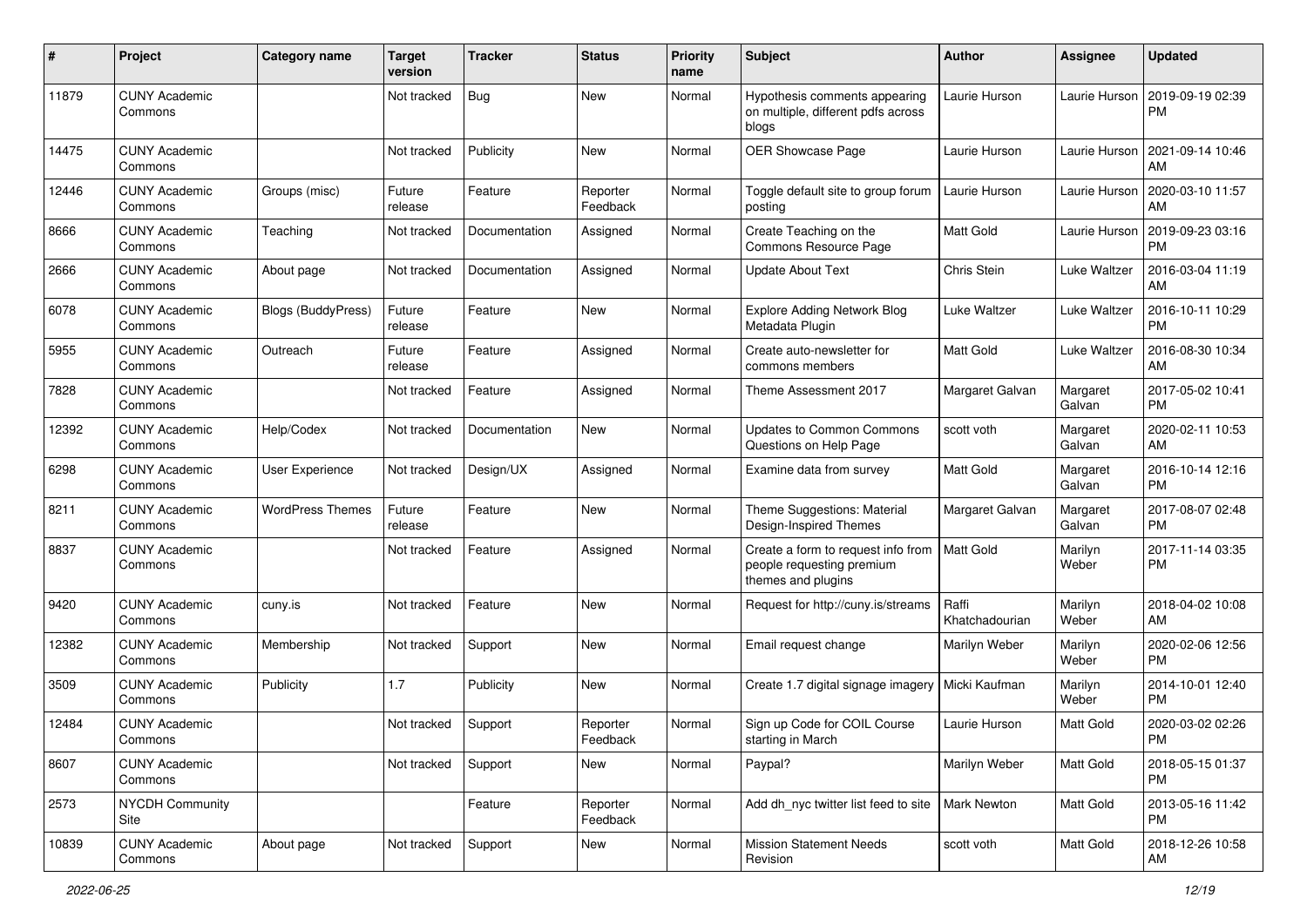| #     | Project                         | Category name            | Target<br>version | <b>Tracker</b> | <b>Status</b>        | Priority<br>name | <b>Subject</b>                                                                       | <b>Author</b>           | <b>Assignee</b>       | <b>Updated</b>                |
|-------|---------------------------------|--------------------------|-------------------|----------------|----------------------|------------------|--------------------------------------------------------------------------------------|-------------------------|-----------------------|-------------------------------|
| 4972  | <b>CUNY Academic</b><br>Commons | Analytics                | Not tracked       | Bug            | <b>New</b>           | Normal           | <b>Newsletter Analytics</b>                                                          | Stephen Real            | Matt Gold             | 2015-12-09 12:54<br><b>PM</b> |
| 4225  | <b>CUNY Academic</b><br>Commons | DiRT Integration         | Future<br>release | Design/UX      | <b>New</b>           | Normal           | Add information to DIRT page (in<br>Create a Group)                                  | Samantha Raddatz        | <b>Matt Gold</b>      | 2015-06-26 03:14<br><b>PM</b> |
| 11493 | <b>CUNY Academic</b><br>Commons | Domain Mapping           | Not tracked       | Support        | Reporter<br>Feedback | Normal           | Domain Mapping Request - Talia<br>Schaffer                                           | scott voth              | Matt Gold             | 2019-08-06 08:39<br>AM        |
| 9015  | <b>CUNY Academic</b><br>Commons | Groups (misc)            | Not tracked       | Outreach       | Assigned             | Normal           | Email group admins the email<br>addresses of their groups                            | <b>Matt Gold</b>        | Matt Gold             | 2018-01-02 09:54<br>AM        |
| 370   | <b>CUNY Academic</b><br>Commons | Registration             | Future<br>release | Feature        | Assigned             | High             | <b>Guest Accounts</b>                                                                | Matt Gold               | Matt Gold             | 2015-04-09 09:33<br><b>PM</b> |
| 8898  | <b>CUNY Academic</b><br>Commons | Social Paper             | Not tracked       | Feature        | Assigned             | Normal           | Usage data on docs and social<br>paper                                               | Matt Gold               | Matt Gold             | 2017-11-16 11:32<br>AM        |
| 2175  | <b>CUNY Academic</b><br>Commons | WordPress (misc)         | Not tracked       | Support        | Assigned             | Normal           | Subscibe 2 vs. Jetpack<br>subscription options                                       | local admin             | <b>Matt Gold</b>      | 2016-01-26 04:58<br><b>PM</b> |
| 3657  | <b>CUNY Academic</b><br>Commons | WordPress (misc)         | Not tracked       | Feature        | <b>New</b>           | Normal           | Create alert for GC email<br>addresses                                               | Matt Gold               | Matt Gold             | 2016-04-14 11:29<br><b>PM</b> |
| 11545 | <b>CUNY Academic</b><br>Commons | <b>WordPress Plugins</b> | Not tracked       | Support        | <b>New</b>           | Normal           | Twitter searches in WordPress                                                        | Gina Cherry             | Matt Gold             | 2019-09-23 01:03<br><b>PM</b> |
| 8498  | <b>CUNY Academic</b><br>Commons | <b>WordPress Plugins</b> | Future<br>release | Feature        | <b>New</b>           | Low              | <b>Gravity Forms Email Users</b>                                                     | Raffi<br>Khatchadourian | Matt Gold             | 2017-10-13 12:58<br><b>PM</b> |
| 3691  | <b>CUNY Academic</b><br>Commons | <b>WordPress Plugins</b> | Future<br>release | Bug            | <b>New</b>           | Normal           | <b>WPMU Domain Mapping</b><br>Debugging on cdev                                      | Raymond Hoh             | Matt Gold             | 2014-12-12 09:04<br>AM        |
| 8902  | <b>CUNY Academic</b><br>Commons | Design                   | Not tracked       | Feature        | Assigned             | Normal           | Report back on research on<br><b>BuddyPress themes</b>                               | Matt Gold               | Michael Smith         | 2017-11-10 12:31<br><b>PM</b> |
| 3506  | <b>CUNY Academic</b><br>Commons | Publicity                | 1.7               | Publicity      | <b>New</b>           | Normal           | Prepare 1.7 email messaging                                                          | Micki Kaufman           | Micki<br>Kaufman      | 2014-10-01 12:36<br><b>PM</b> |
| 7624  | <b>CUNY Academic</b><br>Commons | BuddyPress (misc)        | Future<br>release | Design/UX      | <b>New</b>           | Normal           | <b>BP</b> Notifications                                                              | Luke Waltzer            | Paige Dupont          | 2017-02-08 10:43<br><b>PM</b> |
| 6392  | <b>CUNY Academic</b><br>Commons | Group Forums             | Future<br>release | Design/UX      | Assigned             | Low              | Composition/Preview Panes in<br>Forum Posts                                          | Luke Waltzer            | Paige Dupont          | 2016-10-21 04:26<br><b>PM</b> |
| 11393 | <b>CUNY Academic</b><br>Commons |                          | Not tracked       | Publicity      | <b>New</b>           | Normal           | After 1.15 release, ceate a hero<br>slide and post about adding a site<br>to a group | scott voth              | Patrick<br>Sweeney    | 2019-05-14 10:32<br>AM        |
| 12004 | <b>CUNY Academic</b><br>Commons |                          | Not tracked       | Support        | Reporter<br>Feedback | Normal           | Notifications for spam blog<br>comments                                              | Gina Cherry             | Raymond<br>Hoh        | 2019-11-01 12:05<br><b>PM</b> |
| 6644  | <b>CUNY Academic</b><br>Commons |                          | Not tracked       | <b>Bug</b>     | Reporter<br>Feedback | High             | White Screen at Login Pge                                                            | Luke Waltzer            | Raymond<br><b>Hoh</b> | 2016-11-21 10:34<br><b>PM</b> |
| 11149 | <b>CUNY Academic</b><br>Commons |                          | Not tracked       | Support        | Reporter<br>Feedback | Normal           | comments getting blocked                                                             | Marilyn Weber           | Raymond<br>Hoh        | 2019-03-26 11:40<br>AM        |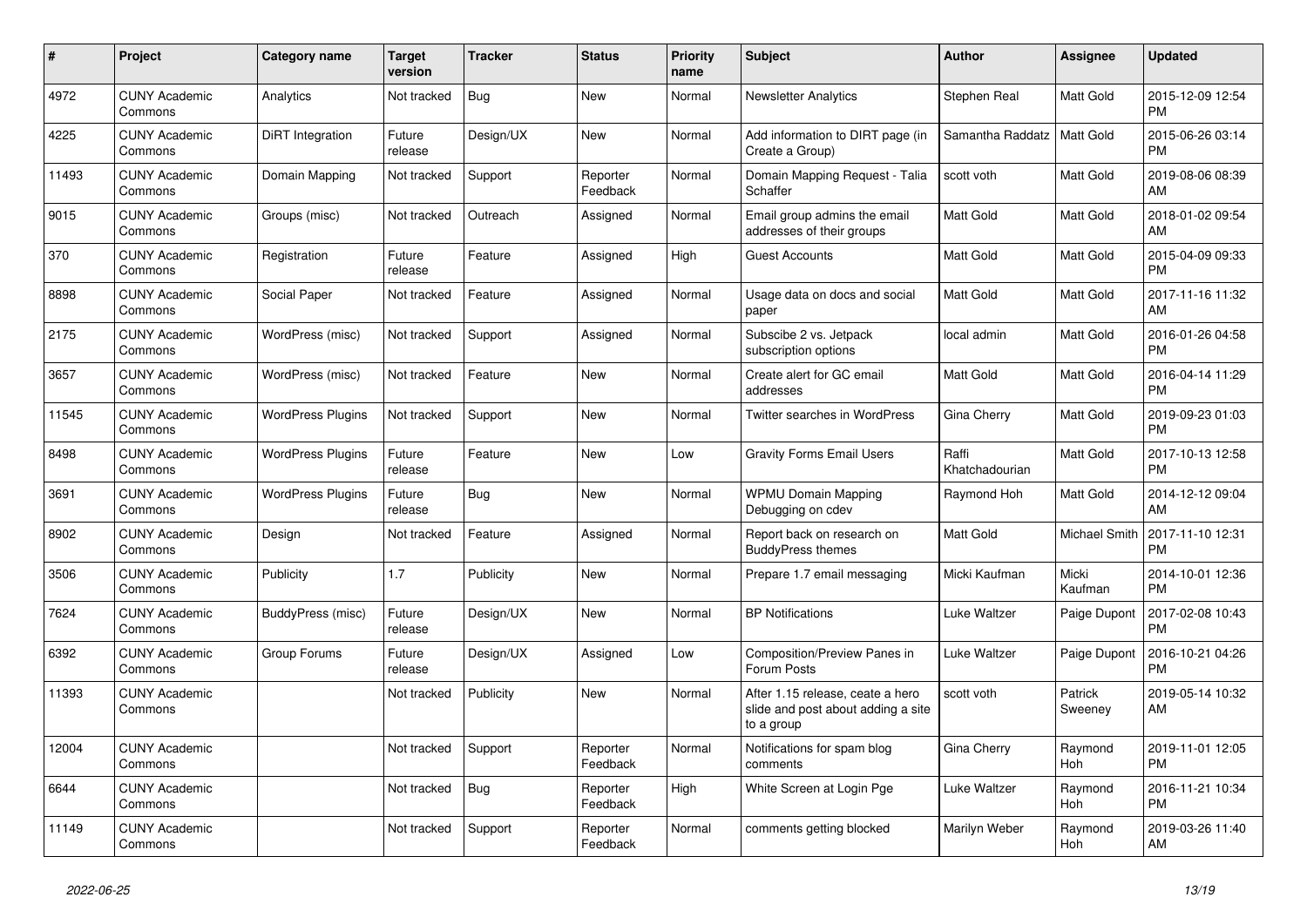| #     | Project                         | <b>Category name</b>       | <b>Target</b><br>version | Tracker    | <b>Status</b>        | <b>Priority</b><br>name | Subject                                                                       | Author               | Assignee       | <b>Updated</b>                |
|-------|---------------------------------|----------------------------|--------------------------|------------|----------------------|-------------------------|-------------------------------------------------------------------------------|----------------------|----------------|-------------------------------|
| 13286 | <b>CUNY Academic</b><br>Commons |                            | Not tracked              | Support    | <b>New</b>           | Normal                  | problem connecting with<br>WordPress app                                      | Marilyn Weber        | Raymond<br>Hoh | 2020-09-08 11:16<br>AM        |
| 16110 | <b>CUNY Academic</b><br>Commons |                            |                          | Support    | Reporter<br>Feedback | Normal                  | remove Creative Commons<br>license from pages?                                | Marilyn Weber        | Raymond<br>Hoh | 2022-05-17 06:11<br><b>PM</b> |
| 2571  | <b>NYCDH Community</b><br>Site  |                            |                          | Feature    | Assigned             | Normal                  | Add Google custom search box to<br>homepage                                   | <b>Mark Newton</b>   | Raymond<br>Hoh | 2013-05-18 07:49<br><b>PM</b> |
| 2574  | <b>NYCDH Community</b><br>Site  |                            |                          | Feature    | Assigned             | Normal                  | Add Way to Upload Files to<br>Groups                                          | <b>Mark Newton</b>   | Raymond<br>Hoh | 2013-05-18 07:46<br><b>PM</b> |
| 10262 | <b>CUNY Academic</b><br>Commons |                            | Not tracked              | Bug        | Reporter<br>Feedback | Normal                  | Newsletter Plugin: Broken Image<br>at Bottom of All Newsletters               | Mark Webb            | Raymond<br>Hoh | 2018-08-30 05:17<br><b>PM</b> |
| 8992  | <b>NYCDH Community</b><br>Site  |                            |                          | Bug        | Assigned             | Normal                  | Multiple RBE error reports                                                    | <b>Matt Gold</b>     | Raymond<br>Hoh | 2017-12-11 05:43<br>PM        |
| 5691  | <b>CUNY Academic</b><br>Commons | Blogs (BuddyPress)         | Future<br>release        | Bug        | Assigned             | High                    | Differing numbers on Sites display                                            | <b>Matt Gold</b>     | Raymond<br>Hoh | 2016-06-13 01:37<br><b>PM</b> |
| 11243 | <b>CUNY Academic</b><br>Commons | BuddyPress (misc)          | Future<br>release        | <b>Bug</b> | <b>New</b>           | Normal                  | Audit bp-custom.php                                                           | Raymond Hoh          | Raymond<br>Hoh | 2022-04-26 11:59<br>AM        |
| 14994 | <b>CUNY Academic</b><br>Commons | cdev.gc.cuny.edu           | Not tracked              | Support    | In Progress          | Normal                  | Clear Cache on CDEV                                                           | scott voth           | Raymond<br>Hoh | 2021-12-07 03:51<br>PM        |
| 9060  | <b>CUNY Academic</b><br>Commons | Commons In A Box           | Not tracked              | Bug        | Hold                 | Normal                  | Problems with CBox image library<br>upload                                    | Lisa Rhody           | Raymond<br>Hoh | 2018-01-10 03:26<br>PM        |
| 14496 | <b>CUNY Academic</b><br>Commons | Domain Mapping             | Future<br>release        | <b>Bug</b> | New                  | Normal                  | Mapped domain SSO uses<br>third-party cookies                                 | Raymond Hoh          | Raymond<br>Hoh | 2021-05-24 04:03<br><b>PM</b> |
| 11971 | <b>CUNY Academic</b><br>Commons | <b>Email Notifications</b> | Future<br>release        | Bug        | Reporter<br>Feedback | Low                     | Pictures obscured in emailed post<br>notifications                            | <b>Marilyn Weber</b> | Raymond<br>Hoh | 2019-11-21 01:14<br><b>PM</b> |
| 333   | <b>CUNY Academic</b><br>Commons | <b>Email Notifications</b> | Future<br>release        | Feature    | Assigned             | Low                     | Delay Forum Notification Email<br>Delivery Until After Editing Period<br>Ends | <b>Matt Gold</b>     | Raymond<br>Hoh | 2015-11-09 06:01<br><b>PM</b> |
| 6749  | <b>CUNY Academic</b><br>Commons | Events                     | Future<br>release        | Bug        | <b>New</b>           | Low                     | BPEO iCal request can trigger<br>very large number of DB queries              | <b>Boone Gorges</b>  | Raymond<br>Hoh | 2016-11-15 10:09<br><b>PM</b> |
| 5016  | <b>CUNY Academic</b><br>Commons | Events                     | Future<br>release        | Feature    | Assigned             | Low                     | Allow comments to be posted on<br>events                                      | Matt Gold            | Raymond<br>Hoh | 2019-03-01 02:23<br><b>PM</b> |
| 1192  | <b>CUNY Academic</b><br>Commons | <b>Group Files</b>         | Future<br>release        | Feature    | Assigned             | Low                     | When posting group files, allow<br>users to add a category without<br>saving  | <b>Matt Gold</b>     | Raymond<br>Hoh | 2015-11-09 05:53<br><b>PM</b> |
| 3192  | <b>CUNY Academic</b><br>Commons | Group Forums               | Future<br>release        | Feature    | Assigned             | Normal                  | Customizable forum views for<br>bbPress 2.x group forums                      | Boone Gorges         | Raymond<br>Hoh | 2015-11-09 12:47<br>PM        |
| 13358 | <b>CUNY Academic</b><br>Commons | Group Forums               | Future<br>release        | Feature    | New                  | Normal                  | Improved UI for group forum<br>threading settings                             | Boone Gorges         | Raymond<br>Hoh | 2021-11-19 12:27<br><b>PM</b> |
| 13457 | <b>CUNY Academic</b><br>Commons | Group Forums               | 2.0.2                    | <b>Bug</b> | New                  | High                    | Forum post not sending<br>notifications                                       | Filipa Calado        | Raymond<br>Hoh | 2022-06-14 11:36<br>AM        |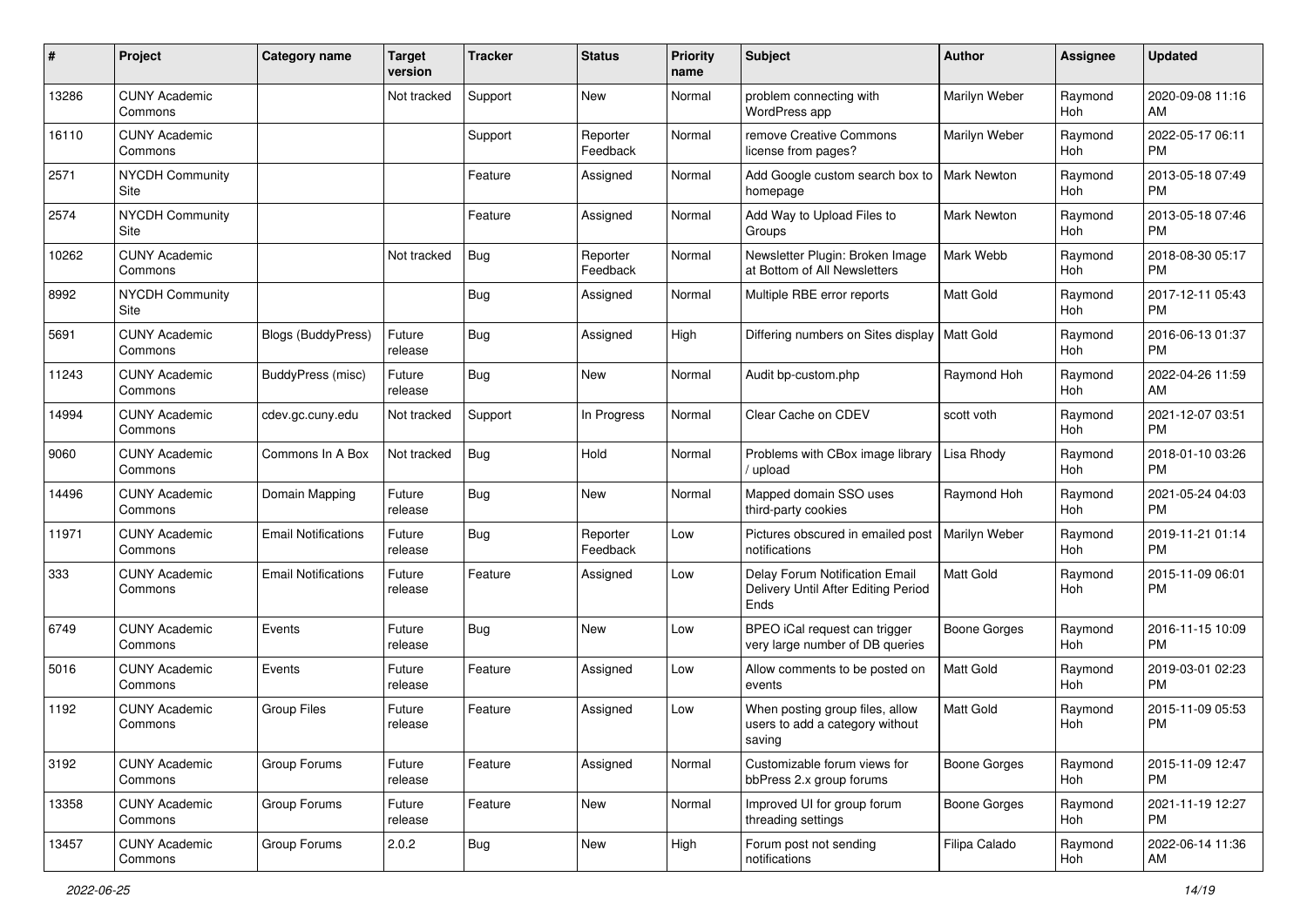| #     | Project                         | <b>Category name</b> | <b>Target</b><br>version | <b>Tracker</b> | <b>Status</b>                       | <b>Priority</b><br>name | Subject                                                                   | Author           | <b>Assignee</b>       | <b>Updated</b>                |
|-------|---------------------------------|----------------------|--------------------------|----------------|-------------------------------------|-------------------------|---------------------------------------------------------------------------|------------------|-----------------------|-------------------------------|
| 7928  | <b>CUNY Academic</b><br>Commons | Group Forums         | Not tracked              | <b>Bug</b>     | <b>New</b>                          | Normal                  | Duplicate Forum post                                                      | Luke Waltzer     | Raymond<br>Hoh        | 2017-04-11 09:27<br><b>PM</b> |
| 13328 | <b>CUNY Academic</b><br>Commons | Group Forums         | Not tracked              | <b>Bug</b>     | Reporter<br>Feedback                | Normal                  | cross-posting in two related<br>groups                                    | Marilyn Weber    | Raymond<br><b>Hoh</b> | 2020-09-15 10:39<br><b>PM</b> |
| 10659 | <b>CUNY Academic</b><br>Commons | Group Forums         | Future<br>release        | Feature        | Assigned                            | Normal                  | Post to multiple groups via email                                         | <b>Matt Gold</b> | Raymond<br>Hoh        | 2018-11-15 12:54<br>AM        |
| 7115  | <b>CUNY Academic</b><br>Commons | Groups (misc)        | Future<br>release        | Feature        | Reporter<br>Feedback                | Normal                  | make licensing info clear during<br>group creation                        | <b>Matt Gold</b> | Raymond<br>Hoh        | 2020-12-08 11:32<br>AM        |
| 6995  | <b>CUNY Academic</b><br>Commons | Home Page            | Not tracked              | Bug            | Assigned                            | Normal                  | member filter on homepage not<br>working                                  | <b>Matt Gold</b> | Raymond<br>Hoh        | 2016-12-11 09:46<br><b>PM</b> |
| 16296 | <b>CUNY Academic</b><br>Commons | Home Page            | 2.0.2                    | <b>Bug</b>     | Staged for<br>Production<br>Release | Normal                  | "Visit Profile" link on Member<br>Directory page doesn't work<br>properly | Raymond Hoh      | Raymond<br>Hoh        | 2022-06-24 07:54<br><b>PM</b> |
| 3517  | <b>CUNY Academic</b><br>Commons | My Commons           | Future<br>release        | Feature        | Assigned                            | Normal                  | Mute/Unmute My Commons<br>updates                                         | <b>Matt Gold</b> | Raymond<br>Hoh        | 2015-11-09 01:19<br><b>PM</b> |
| 3536  | <b>CUNY Academic</b><br>Commons | My Commons           | Future<br>release        | Feature        | Assigned                            | Normal                  | Infinite Scroll on My Commons<br>page                                     | <b>Matt Gold</b> | Raymond<br>Hoh        | 2015-04-13 04:42<br><b>PM</b> |
| 3577  | <b>CUNY Academic</b><br>Commons | My Commons           | Future<br>release        | Design/UX      | Assigned                            | Normal                  | Replies to items in My Commons                                            | <b>Matt Gold</b> | Raymond<br>Hoh        | 2015-04-09 05:19<br><b>PM</b> |
| 4535  | <b>CUNY Academic</b><br>Commons | My Commons           | Future<br>release        | Bug            | <b>New</b>                          | Low                     | My Commons filter issue                                                   | scott voth       | Raymond<br>Hoh        | 2015-09-01 11:17<br>AM        |
| 13430 | <b>CUNY Academic</b><br>Commons | Reply By Email       | Not tracked              | <b>Bug</b>     | New                                 | Normal                  | Delay in RBE                                                              | Luke Waltzer     | Raymond<br>Hoh        | 2020-10-13 11:16<br>AM        |
| 3369  | CUNY Academic<br>Commons        | Reply By Email       | Not tracked              | Outreach       | Hold                                | Normal                  | Release reply by email to WP<br>plugin directory                          | Matt Gold        | Raymond<br>Hoh        | 2016-03-01 12:46<br><b>PM</b> |
| 6671  | <b>CUNY Academic</b><br>Commons | Reply By Email       | Not tracked              | Bug            | Assigned                            | Normal                  | "Post too often" RBE error<br>message                                     | <b>Matt Gold</b> | Raymond<br>Hoh        | 2016-11-11 09:55<br>AM        |
| 8976  | <b>CUNY Academic</b><br>Commons | Reply By Email       | Not tracked              | Feature        | Assigned                            | Normal                  | Package RBE new topics<br>posting?                                        | <b>Matt Gold</b> | Raymond<br>Hoh        | 2017-12-04 02:34<br><b>PM</b> |
| 8991  | <b>CUNY Academic</b><br>Commons | Reply By Email       | Not tracked              | <b>Bug</b>     | Hold                                | Normal                  | RBE duplicate email message<br>issue                                      | Matt Gold        | Raymond<br>Hoh        | 2018-02-18 08:53<br><b>PM</b> |
| 16177 | <b>CUNY Academic</b><br>Commons | Reply By Email       |                          | <b>Bug</b>     | New                                 | Normal                  | Switch to Inbound mode for RBE                                            | Raymond Hoh      | Raymond<br>Hoh        | 2022-05-30 04:32<br><b>PM</b> |
| 9729  | <b>CUNY Academic</b><br>Commons | SEO                  | Not tracked              | Support        | New                                 | Normal                  | 503 Errors showing on<br>newlaborforum.cuny.edu                           | Diane Krauthamer | Raymond<br>Hoh        | 2018-05-22 04:48<br>PM        |
| 3662  | <b>CUNY Academic</b><br>Commons | SEO                  | Future<br>release        | Feature        | Assigned                            | Normal                  | Duplicate Content/SEO/Google<br>issues                                    | Matt Gold        | Raymond<br>Hoh        | 2015-04-13 04:37<br>PM        |
| 16291 | <b>CUNY Academic</b><br>Commons | Site cloning         | 2.0.2                    | Support        | Staged for<br>Production<br>Release | Normal                  | Images coming up blank in Media<br>Library                                | Marilyn Weber    | Raymond<br>Hoh        | 2022-06-23 08:28<br><b>PM</b> |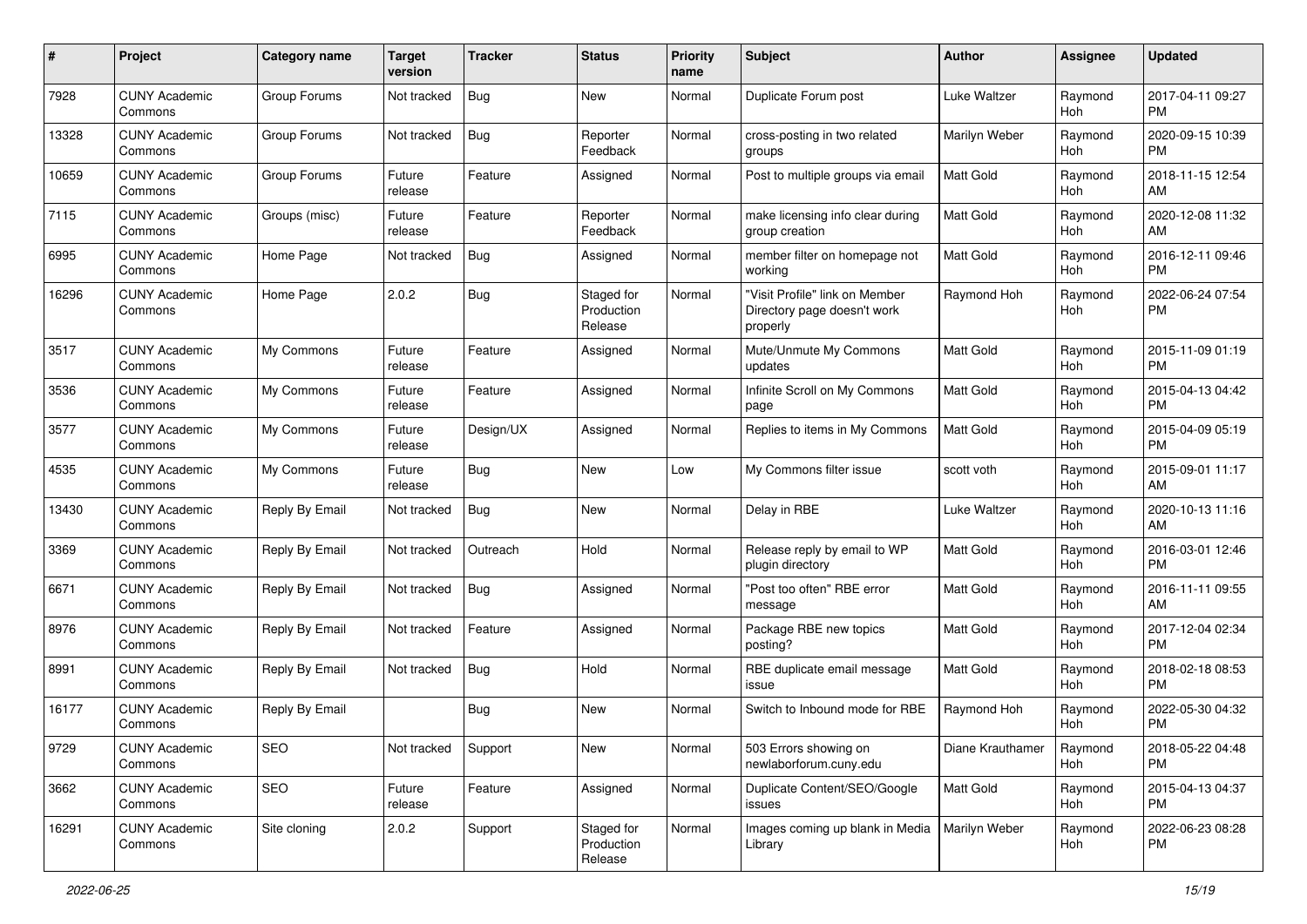| #     | Project                         | <b>Category name</b>     | <b>Target</b><br>version | <b>Tracker</b> | <b>Status</b>        | <b>Priority</b><br>name | <b>Subject</b>                                                        | <b>Author</b>           | <b>Assignee</b>       | <b>Updated</b>                |
|-------|---------------------------------|--------------------------|--------------------------|----------------|----------------------|-------------------------|-----------------------------------------------------------------------|-------------------------|-----------------------|-------------------------------|
| 5282  | <b>CUNY Academic</b><br>Commons | Social Paper             | Future<br>release        | <b>Bug</b>     | <b>New</b>           | Normal                  | Replying via email directs to<br>paper but not individual comment.    | Marilyn Weber           | Raymond<br>Hoh        | 2016-03-02 01:48<br><b>PM</b> |
| 14439 | <b>CUNY Academic</b><br>Commons | Spam/Spam<br>Prevention  | 2.0.2                    | Support        | Assigned             | Normal                  | Aprroved comments held for<br>moderation                              | Laurie Hurson           | Raymond<br>Hoh        | 2022-06-14 11:36<br>AM        |
| 15978 | <b>CUNY Academic</b><br>Commons | WordPress - Media        | 2.0.2                    | Support        | Reporter<br>Feedback | Normal                  | .tex files?                                                           | Marilyn Weber           | Raymond<br><b>Hoh</b> | 2022-06-14 11:36<br>AM        |
| 4388  | <b>CUNY Academic</b><br>Commons | WordPress (misc)         | Future<br>release        | Bug            | Assigned             | Normal                  | Repeated request for<br>authentication.                               | Alice.Lynn<br>McMichael | Raymond<br>Hoh        | 2015-08-11 07:35<br><b>PM</b> |
| 9346  | <b>CUNY Academic</b><br>Commons | WordPress (misc)         | Not tracked              | Bug            | New                  | Normal                  | Clone cetls.bmcc.cuny.edu for<br>development                          | Owen Roberts            | Raymond<br>Hoh        | 2018-03-06 05:35<br><b>PM</b> |
| 14983 | <b>CUNY Academic</b><br>Commons | WordPress (misc)         | Not tracked              | Support        | Reporter<br>Feedback | Normal                  | "Read More" tag not working                                           | Rebecca Krisel          | Raymond<br>Hoh        | 2021-11-23 01:17<br><b>PM</b> |
| 16245 | <b>CUNY Academic</b><br>Commons | WordPress (misc)         |                          | Bug            | Reporter<br>Feedback | Normal                  | Save Button missing on<br>WordPress Profile page                      | scott voth              | Raymond<br>Hoh        | 2022-06-16 03:09<br><b>PM</b> |
| 11624 | <b>CUNY Academic</b><br>Commons | WordPress (misc)         | Not tracked              | Support        | <b>New</b>           | Normal                  | Change pages into posts or swap<br>database for a Commons site?       | Stephen Klein           | Raymond<br>Hoh        | 2019-07-09 11:04<br>AM        |
| 11649 | <b>CUNY Academic</b><br>Commons | <b>WordPress Plugins</b> | 2.0.2                    | Bug            | In Progress          | Normal                  | CC license displayed on every<br>page                                 | Gina Cherry             | Raymond<br>Hoh        | 2022-06-14 11:36<br>AM        |
| 12741 | <b>CUNY Academic</b><br>Commons | <b>WordPress Plugins</b> | Not tracked              | Support        | Reporter<br>Feedback | Normal                  | <b>Tableau Public Viz Block</b>                                       | Marilyn Weber           | Raymond<br>Hoh        | 2020-05-12 11:00<br>AM        |
| 15516 | <b>CUNY Academic</b><br>Commons | <b>WordPress Plugins</b> |                          | Bug            | Reporter<br>Feedback | Normal                  | Can't publish or save draft of post<br>on wordpress.com               | Raffi<br>Khatchadourian | Raymond<br>Hoh        | 2022-03-02 05:52<br><b>PM</b> |
| 3939  | <b>CUNY Academic</b><br>Commons | <b>WordPress Plugins</b> | Future<br>release        | Bug            | Hold                 | Normal                  | Activity stream support for<br>Co-Authors Plus plugin                 | Raymond Hoh             | Raymond<br><b>Hoh</b> | 2015-11-09 06:13<br><b>PM</b> |
| 13946 | <b>CUNY Academic</b><br>Commons | <b>WordPress Plugins</b> | 2.1.0                    | Support        | Assigned             | Normal                  | Custom Embed handler For<br>OneDrive files                            | scott voth              | Raymond<br>Hoh        | 2022-05-26 10:46<br>AM        |
| 3492  | <b>CUNY Academic</b><br>Commons | <b>WordPress Themes</b>  | Future<br>release        | Support        | Assigned             | Normal                  | Add CBOX theme to the<br>Commons                                      | scott voth              | Raymond<br>Hoh        | 2014-10-08 05:55<br><b>PM</b> |
| 497   | <b>CUNY Academic</b><br>Commons | <b>WordPress Plugins</b> | Future<br>release        | Feature        | Assigned             | Normal                  | Drag and Drop Ordering on<br>Gallery Post Plugin                      | <b>Matt Gold</b>        | Ron Rennick           | 2015-11-09 06:18<br><b>PM</b> |
| 4235  | <b>CUNY Academic</b><br>Commons |                          | Not tracked              | Design/UX      | Assigned             | Normal                  | Explore user experience around<br>comments on forum topics vs<br>docs | Matt Gold               | Samantha<br>Raddatz   | 2015-07-21 10:23<br>AM        |
| 5298  | <b>CUNY Academic</b><br>Commons |                          | Not tracked              | Publicity      | New                  | Normal                  | Survey Pop-Up Text                                                    | Samantha Raddatz        | Samantha<br>Raddatz   | 2016-03-22 12:27<br><b>PM</b> |
| 310   | <b>CUNY Academic</b><br>Commons | BuddyPress (misc)        | Future<br>release        | Feature        | Assigned             | Low                     | Friend Request Email                                                  | Matt Gold               | Samantha<br>Raddatz   | 2015-11-09 05:08<br><b>PM</b> |
| 4226  | <b>CUNY Academic</b><br>Commons | <b>BuddyPress Docs</b>   | Future<br>release        | Design/UX      | New                  | Normal                  | Add option to connect a Doc with<br>a Group                           | Samantha Raddatz        | Samantha<br>Raddatz   | 2015-09-09 04:08<br>PM        |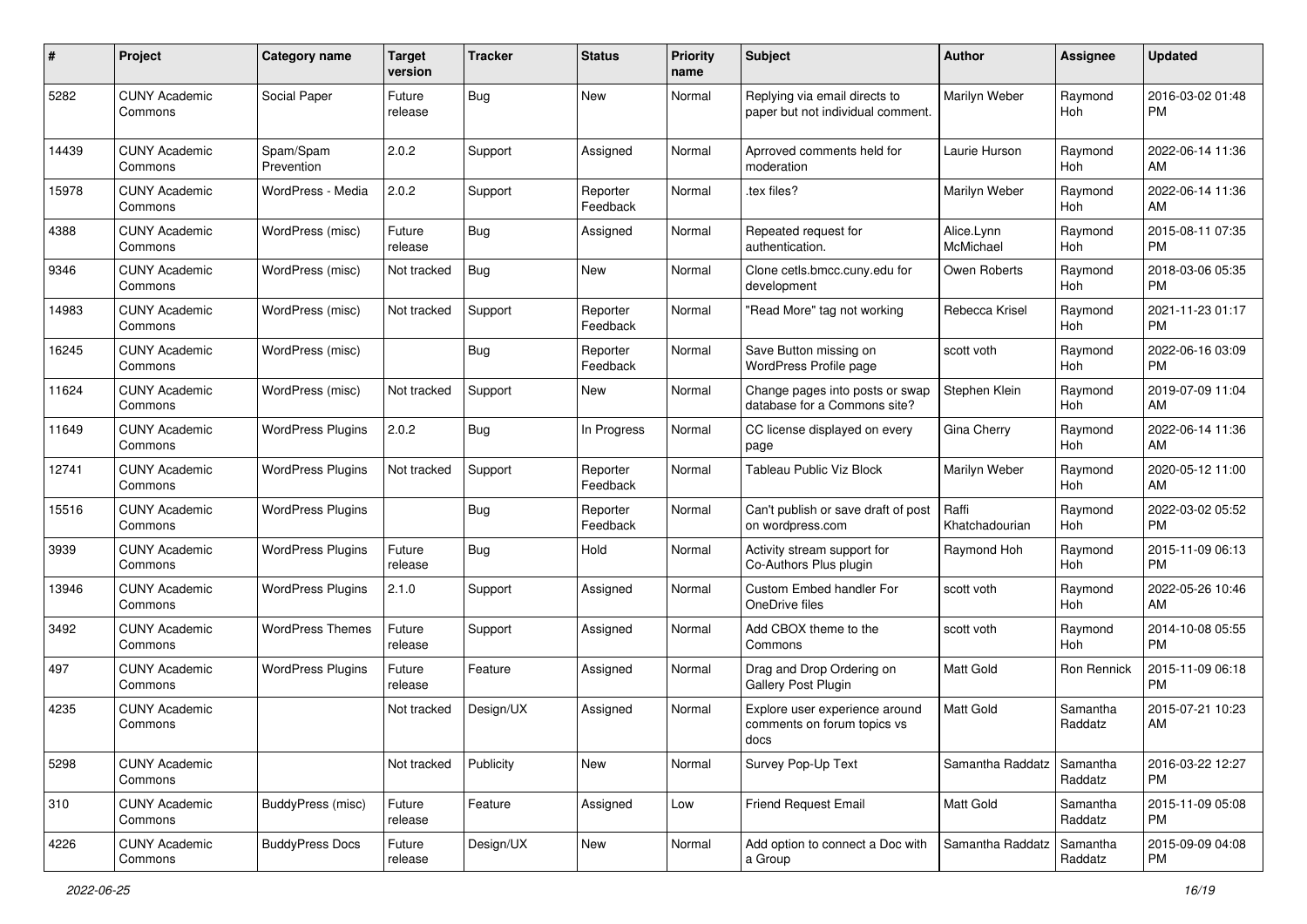| $\pmb{\#}$ | Project                         | <b>Category name</b>    | <b>Target</b><br>version | <b>Tracker</b> | <b>Status</b>        | <b>Priority</b><br>name | <b>Subject</b>                                                                                                                                        | Author                  | <b>Assignee</b>     | <b>Updated</b>                |
|------------|---------------------------------|-------------------------|--------------------------|----------------|----------------------|-------------------------|-------------------------------------------------------------------------------------------------------------------------------------------------------|-------------------------|---------------------|-------------------------------|
| 4027       | <b>CUNY Academic</b><br>Commons | Commons In A Box        | Not tracked              | Design/UX      | Assigned             | Normal                  | Usability review of CBOX update<br>procedures                                                                                                         | Matt Gold               | Samantha<br>Raddatz | 2015-05-11 06:36<br><b>PM</b> |
| 5317       | <b>CUNY Academic</b><br>Commons | Group Blogs             | Not tracked              | Bug            | Reporter<br>Feedback | Normal                  | Notifications of New Post Didn't<br>Come                                                                                                              | Luke Waltzer            | Samantha<br>Raddatz | 2016-03-21 10:41<br><b>PM</b> |
| 653        | <b>CUNY Academic</b><br>Commons | Group Blogs             | Future<br>release        | Feature        | Assigned             | Normal                  | Redesign Integration of Groups<br>and Blogs                                                                                                           | Matt Gold               | Samantha<br>Raddatz | 2015-11-09 05:40<br><b>PM</b> |
| 4221       | <b>CUNY Academic</b><br>Commons | Group Forums            | Future<br>release        | Design/UX      | Assigned             | Normal                  | Add 'Number of Posts' display<br>option to Forum page                                                                                                 | Samantha Raddatz        | Samantha<br>Raddatz | 2015-06-26 02:21<br><b>PM</b> |
| 1456       | <b>CUNY Academic</b><br>Commons | Group Invitations       | Future<br>release        | Feature        | Reporter<br>Feedback | Low                     | Invite to Group Button from Profile   Matt Gold<br>Field                                                                                              |                         | Samantha<br>Raddatz | 2015-11-09 05:59<br><b>PM</b> |
| 481        | <b>CUNY Academic</b><br>Commons | Groups (misc)           | Future<br>release        | Feature        | Assigned             | Normal                  | ability to archive inactive groups<br>and blogs                                                                                                       | Michael Mandiberg       | Samantha<br>Raddatz | 2015-11-09 05:56<br><b>PM</b> |
| 3458       | <b>CUNY Academic</b><br>Commons | Groups (misc)           | Future<br>release        | Feature        | Assigned             | Normal                  | Filter Members of Group by<br>Campus                                                                                                                  | Michael Smith           | Samantha<br>Raddatz | 2014-09-26 08:32<br><b>PM</b> |
| 4404       | <b>CUNY Academic</b><br>Commons | <b>Public Portfolio</b> | Future<br>release        | Design/UX      | Assigned             | Normal                  | Change color of permissions info<br>on portfolio editing interface                                                                                    | <b>Matt Gold</b>        | Samantha<br>Raddatz | 2015-08-11 05:28<br><b>PM</b> |
| 4253       | <b>CUNY Academic</b><br>Commons | Public Portfolio        | Future<br>release        | Design/UX      | <b>New</b>           | Normal                  | Encourage users to add portfolio<br>content                                                                                                           | Samantha Raddatz        | Samantha<br>Raddatz | 2015-07-07 11:32<br>AM        |
| 4622       | <b>CUNY Academic</b><br>Commons | <b>Public Portfolio</b> | Future<br>release        | Design/UX      | <b>New</b>           | Normal                  | <b>Profile Visibility Settings</b>                                                                                                                    | Samantha Raddatz        | Samantha<br>Raddatz | 2015-09-21 12:18<br><b>PM</b> |
| 308        | <b>CUNY Academic</b><br>Commons | Registration            | Future<br>release        | Feature        | <b>New</b>           | Normal                  | Group recommendations for<br>signup process                                                                                                           | Boone Gorges            | Samantha<br>Raddatz | 2015-11-09 05:07<br><b>PM</b> |
| 5225       | <b>CUNY Academic</b><br>Commons | Registration            | Future<br>release        | Feature        | Assigned             | Normal                  | On-boarding Issues                                                                                                                                    | Luke Waltzer            | Samantha<br>Raddatz | 2016-02-12 02:58<br><b>PM</b> |
| 5050       | <b>CUNY Academic</b><br>Commons | Social Paper            | Future<br>release        | Feature        | <b>New</b>           | Low                     | Making comments visible in SP<br>editing mode (SP suggestion #1)                                                                                      | Marilyn Weber           | Samantha<br>Raddatz | 2019-09-17 11:10<br><b>PM</b> |
| 5053       | <b>CUNY Academic</b><br>Commons | Social Paper            | Future<br>release        | Feature        | <b>New</b>           | Low                     | Scrollable menu to add readers<br>(SP suggestion #4)                                                                                                  | Marilyn Weber           | Samantha<br>Raddatz | 2016-04-21 05:21<br><b>PM</b> |
| 5058       | <b>CUNY Academic</b><br>Commons | Social Paper            | Future<br>release        | Feature        | <b>New</b>           | Low                     | Can there be a clearer signal that<br>even when comments have<br>already been made you add<br>comments by clicking on the side?<br>(SP suggestion #5) | Marilyn Weber           | Samantha<br>Raddatz | 2016-02-11 10:24<br><b>PM</b> |
| 5397       | <b>CUNY Academic</b><br>Commons | Social Paper            | Future<br>release        | Feature        | <b>New</b>           | Normal                  | frustrating to have to<br>enable/disable in SP                                                                                                        | Marilyn Weber           | Samantha<br>Raddatz | 2016-04-20 03:39<br><b>PM</b> |
| 5183       | <b>CUNY Academic</b><br>Commons | Social Paper            | Future<br>release        | Design/UX      | <b>New</b>           | Normal                  | Creating a new paper when<br>viewing an existing paper                                                                                                | Raffi<br>Khatchadourian | Samantha<br>Raddatz | 2016-02-02 12:09<br><b>PM</b> |
| 3473       | <b>CUNY Academic</b><br>Commons | <b>User Experience</b>  | Future<br>release        | Feature        | Assigned             | Normal                  | Commons profile: Add help info<br>about "Positions" replacing "title"                                                                                 | Keith Miyake            | Samantha<br>Raddatz | 2015-11-09 02:28<br><b>PM</b> |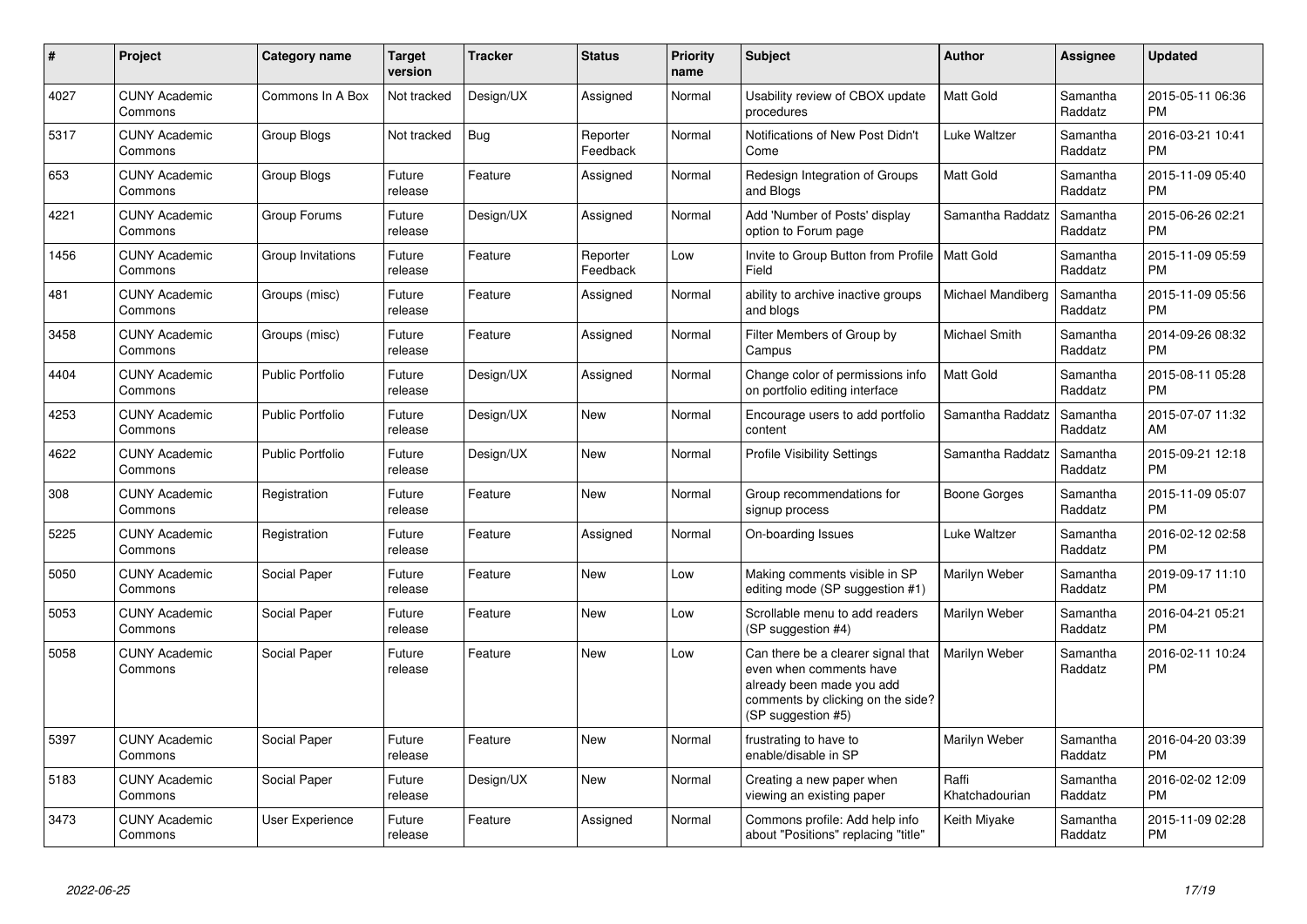| #     | Project                         | <b>Category name</b>        | <b>Target</b><br>version | <b>Tracker</b> | <b>Status</b>        | <b>Priority</b><br>name | <b>Subject</b>                                                                                                                               | Author                 | <b>Assignee</b>     | <b>Updated</b>                |
|-------|---------------------------------|-----------------------------|--------------------------|----------------|----------------------|-------------------------|----------------------------------------------------------------------------------------------------------------------------------------------|------------------------|---------------------|-------------------------------|
| 4661  | <b>CUNY Academic</b><br>Commons | User Experience             | Future<br>release        | Bug            | Assigned             | Normal                  | Simplify Events text                                                                                                                         | Matt Gold              | Samantha<br>Raddatz | 2015-10-02 09:06<br>РM        |
| 1105  | <b>CUNY Academic</b><br>Commons | WordPress (misc)            | Future<br>release        | Feature        | Assigned             | Normal                  | Rephrase Blog Privacy Options                                                                                                                | <b>Matt Gold</b>       | Samantha<br>Raddatz | 2015-11-09 06:19<br>PМ        |
| 4986  | <b>CUNY Academic</b><br>Commons | ZenDesk                     | Not tracked              | Support        | Assigned             | Normal                  | Prepare documentation for<br>Zendesk re web widget                                                                                           | Matt Gold              | Samantha<br>Raddatz | 2016-02-25 03:09<br>РM        |
| 10439 | <b>CUNY Academic</b><br>Commons | Design                      | 2.1.0                    | Design/UX      | New                  | Normal                  | <b>Create Style Guide for Commons</b>                                                                                                        | Sonja Leix             | Sara Cannon         | 2022-06-23 06:20<br><b>PM</b> |
| 10580 | <b>CUNY Academic</b><br>Commons | Information<br>Architecture | Future<br>release        | Design/UX      | New                  | Normal                  | Primary nav item review                                                                                                                      | Boone Gorges           | Sara Cannon         | 2021-11-19 12:37<br>PM        |
| 2612  | <b>CUNY Academic</b><br>Commons |                             | Not tracked              | Publicity      | Assigned             | Normal                  | Pinterest site for the Commons                                                                                                               | local admin            | Sarah<br>Morgano    | 2016-03-04 11:19<br>AM        |
| 3510  | <b>CUNY Academic</b><br>Commons | Publicity                   | 1.7                      | Publicity      | Assigned             | Normal                  | Post on the News Blog re: 'My<br>Commons'                                                                                                    | Micki Kaufman          | Sarah<br>Morgano    | 2014-10-15 11:18<br>AM        |
| 3511  | <b>CUNY Academic</b><br>Commons | Publicity                   | 1.7                      | Publicity      | Assigned             | Normal                  | Social media for 1.7                                                                                                                         | Micki Kaufman          | Sarah<br>Morgano    | 2014-10-14 03:32<br>PM        |
| 5826  | <b>CUNY Academic</b><br>Commons | <b>WordPress Plugins</b>    | Future<br>release        | Support        | Reporter<br>Feedback | Normal                  | <b>Remove Subscription Options</b><br>plugin from directory                                                                                  | Sarah Morgano          | Sarah<br>Morgano    | 2016-10-21 04:14<br><b>PM</b> |
| 9908  | <b>CUNY Academic</b><br>Commons |                             | Not tracked              | Feature        | New                  | Normal                  | Is it possible to send email<br>updates to users (or an email<br>address not on the list) for only a<br>single page AFTER being<br>prompted? | <b>Michael Shields</b> | scott voth          | 2018-06-11 01:34<br><b>PM</b> |
| 14394 | <b>CUNY Academic</b><br>Commons |                             | Not tracked              | Feature        | New                  | Normal                  | Commons News Site - redesign                                                                                                                 | scott voth             | scott voth          | 2021-09-14 10:46<br>AM        |
| 3524  | <b>CUNY Academic</b><br>Commons | Documentation               | Not tracked              | Documentation  | Assigned             | Normal                  | Post describing all you can do<br>when starting up a new<br>blog/group                                                                       | Matt Gold              | scott voth          | 2014-10-04 12:56<br><b>PM</b> |
| 11883 | <b>CUNY Academic</b><br>Commons | Help/Codex                  | Not tracked              | Support        | <b>New</b>           | Normal                  | Need Embedding Help Page<br>Update (Tableau)                                                                                                 | Anthony Wheeler        | scott voth          | 2019-09-24 08:49<br>AM        |
| 3565  | <b>CUNY Academic</b><br>Commons | My Commons                  | Not tracked              | Documentation  | New                  | Normal                  | Load Newest inconsistencies                                                                                                                  | Chris Stein            | scott voth          | 2015-11-09 01:16<br><b>PM</b> |
| 14787 | <b>CUNY Academic</b><br>Commons | <b>Plugin Packages</b>      | Future<br>release        | Feature        | New                  | Normal                  | Creating a "Design" plugin<br>package                                                                                                        | Laurie Hurson          | scott voth          | 2022-04-27 04:56<br><b>PM</b> |
| 6115  | <b>CUNY Academic</b><br>Commons | Publicity                   | Not tracked              | Feature        | Assigned             | Normal                  | create digital signage for GC                                                                                                                | Matt Gold              | scott voth          | 2016-10-11 10:09<br>PM        |
| 12247 | <b>CUNY Academic</b><br>Commons | Publicity                   | Not tracked              | Support        | New                  | Normal                  | <b>Screenshot of First Commons</b><br>Homepage                                                                                               | scott voth             | scott voth          | 2020-01-14 12:08<br>PM        |
| 4222  | <b>CUNY Academic</b><br>Commons | User Experience             | Future<br>release        | Design/UX      | New                  | Normal                  | Add information to 'Delete<br>Account' page                                                                                                  | Samantha Raddatz       | scott voth          | 2015-06-26 11:35<br>AM        |